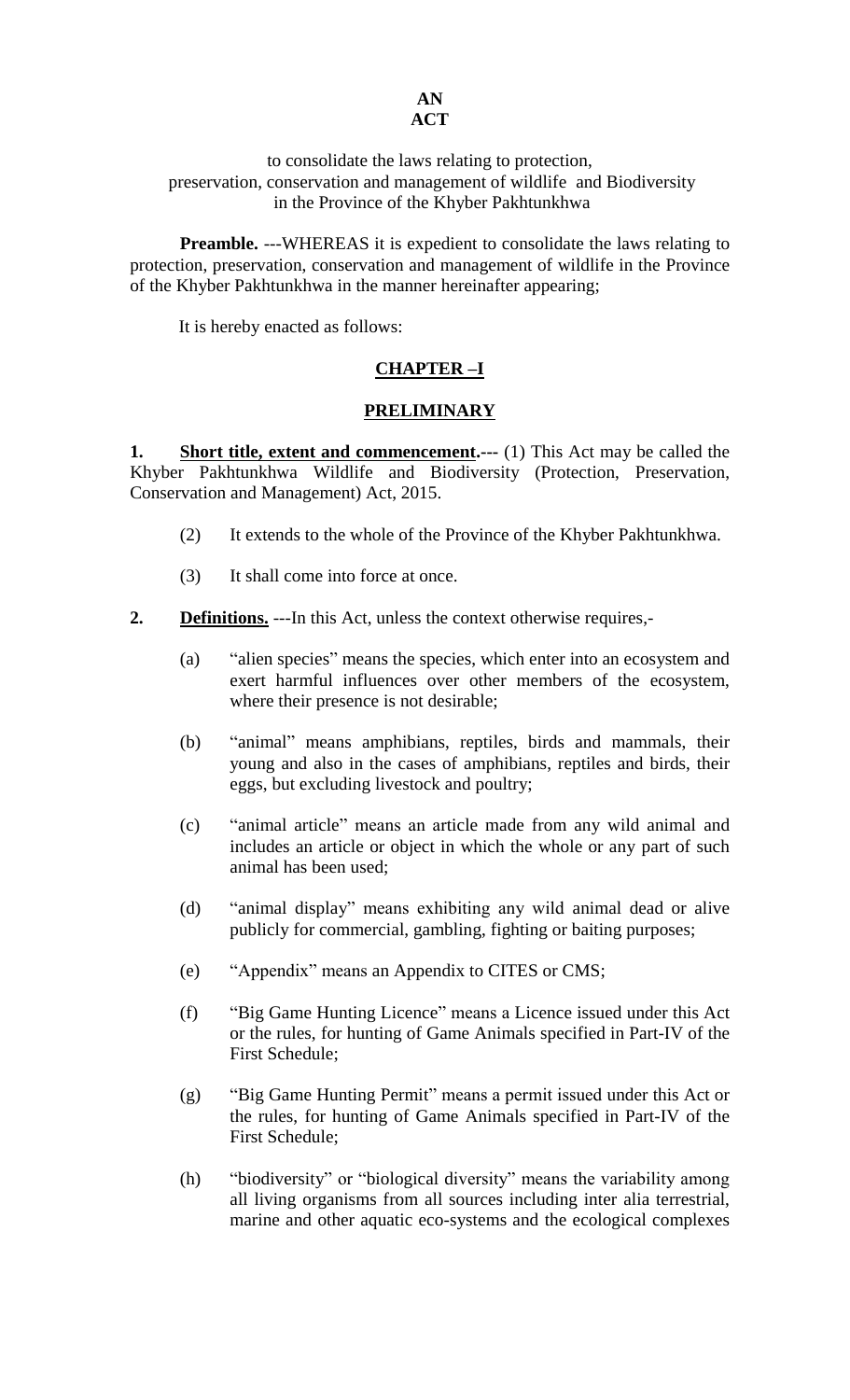of which they are part and includes diversity within species or between species and eco-systems;

- (i) "Biosphere Reserve" means an area declared as such under section 30;
- (j) "Board" means the Khyber Pakhtunkhwa Wildlife and Biodiversity Board, constituted under section 5;
- (k) "Breeding Facility" means an area established under section 43;
- (l) "buffer zone" means an area within or around a Protected Area, which may act as a transition zone between the core zone and multiple use zone of the Protected Area with respect to protection and utilization of natural resources therein;
- (m) "CBD" means the Convention on Biological Diversity (1992) as ratified by the Government of Pakistan, inclusive of its Articles as are amended by the Conference of Parties to the Convention in their meetings from time to time;
- (n) "Certificate" means a Certificate issued under this Act for a period of more than one year;
- (o) "Chief Conservator Wildlife" means the Chief Conservator of Wildlife, Khyber Pakhtunkhwa Province;
- (p) "CITES" means the Convention on International Trade in Endangered Species of Wild Flora and Fauna (1973) as ratified by the Government of Pakistan, inclusive of its Articles and Appendices as are amended by the Conference of Parties to the Convention in their meetings from time to time;
- (q) "CITES Management Authority" means the authority regulating trade under CITES in Pakistan both for export and import of flora and fauna;
- (r) "CMS" means the Convention on Migratory Species of Wild Animals (1979) ratified by the Government of Pakistan, inclusive of its Articles and Appendices as are amended by the Conference of Parties to the Convention in their meetings from time to time;
- (s) "Community Organisation" means a representative organisation of significant majority of households or the interest group related to the resource in a given area with having any stake in the subject resource;
- (t) "Community Managed Game Reserve" means an area declared as such under section 40;
- (u) "Conservancy" means an area declared as such under section 39;
- (v) "core zone" means that part of a Protected Area where every biotic interference is strictly prohibited;
- (w) "cruelty to animal" shall have the same meaning as assigned to it in the Prevention of Cruelty to Animals Act, 1890 (XI of 1890);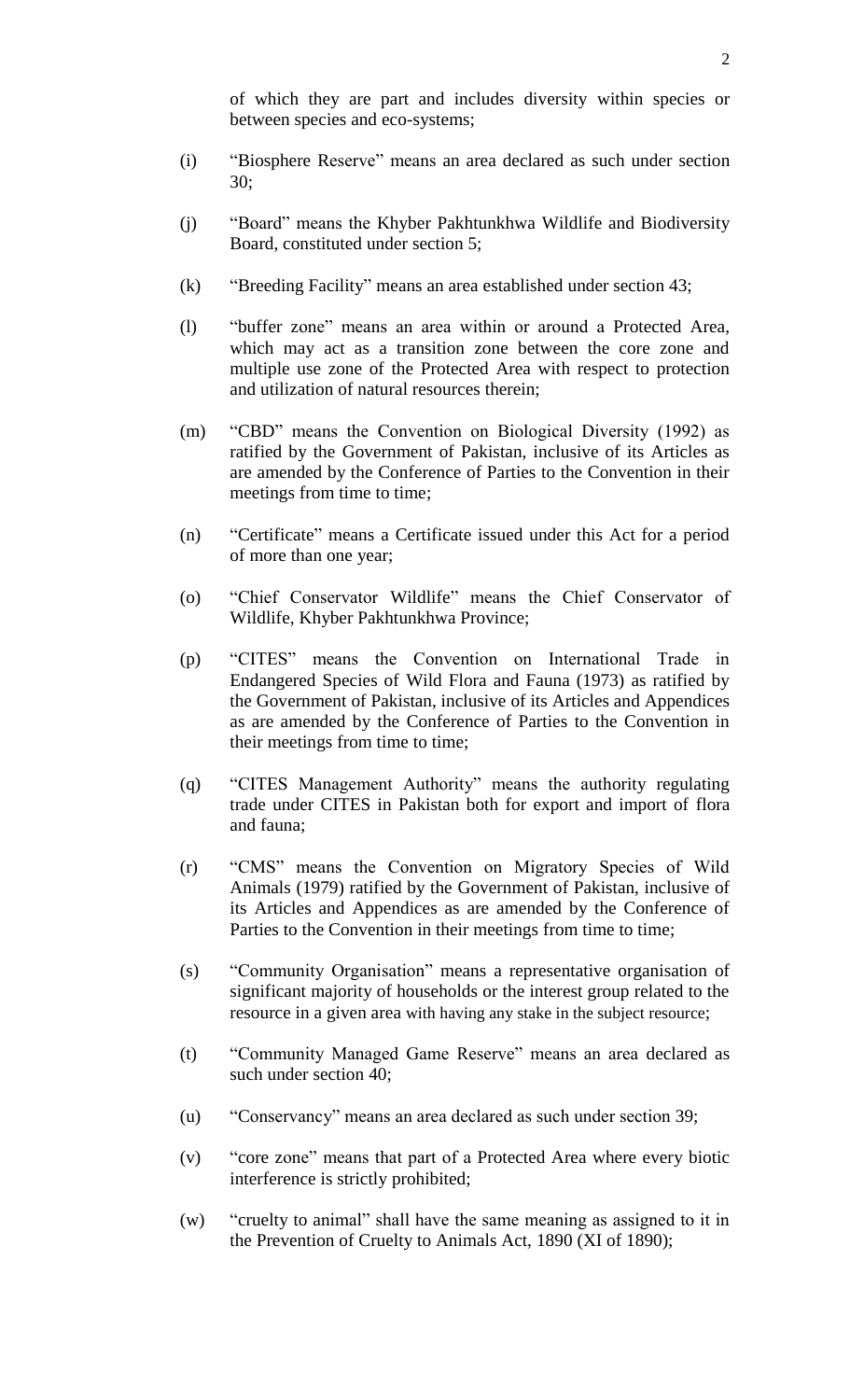- (x) "dealer", when used in relation to wild animals, trophies, meat, or any forest produce shall mean any person who, in the course of trade or business carried on by him whether on his own behalf or on behalf of any person,-
	- (i) procure, purchases, sells, or barters any wild animal, its meat or trophy;
	- (ii) procure, purchases, sells, or barters any forest produce obtained from a Wildlife Sanctuary, National Park, Site of Special Scientific Interest and National Natural Heritage Site; and
	- (iii) cuts, carves, polishes, preserves, cleans, or otherwise prepares any such wild animals, trophy or meat or forest produce or manufactures any articles there from;
- (y) "Department" means the Environment Department of the Khyber Pakhtunkhwa;
- (z) "exotic" refers to a species, both floral and faunal, which does not occur in an area naturally and is introduced or intended to be introduced from outside of its natural occurrence excluding Trout Fish;
- (aa) "Forest Force" means as the Forest Force defined in section 2(21) of the Khyber Pakhtunkhwa Forest Ordinance 2002 (Khyber Pakhtunkhwa Ord. No. XIX of 2002);
- (bb) "Forest Officer" means a Forest Officer as defined in section 2(18) of the Khyber Pakhtunkhwa Forest Ordinance 2002 (Khyber Pakhtunkhwa Ord. No. XIX of 2002);
- (cc) "Forest Produce" means Forest Produce as defined in section 2(19) of the Khyber Pakhtunkhwa Forest Ordinance 2002 (Khyber Pakhtunkhwa Ord. No. XIX of 2002);
- (dd) "Fund" means the Biodiversity and Wildlife Fund established under section 7;
- (ee) "Game Animal" means a wild animal specified in any part of the First Schedule;
- (ff) "Game Reserve" means an area declared as such under section 32;
- (gg) "Genetically Modified Organisms", hereinafter referred to as "GMOs" means the organisms created as a result of Genetic engineering;
- (hh) "Government" means the Government of the Province of the Khyber Pakhtunkhwa;
- (ii) "guzara forest" means an area declared as such under the Khyber Pakhtunkhwa Forest Ordinance, 2002 (Khyber Pakhtunkhwa Ord. No. XIX of 2002);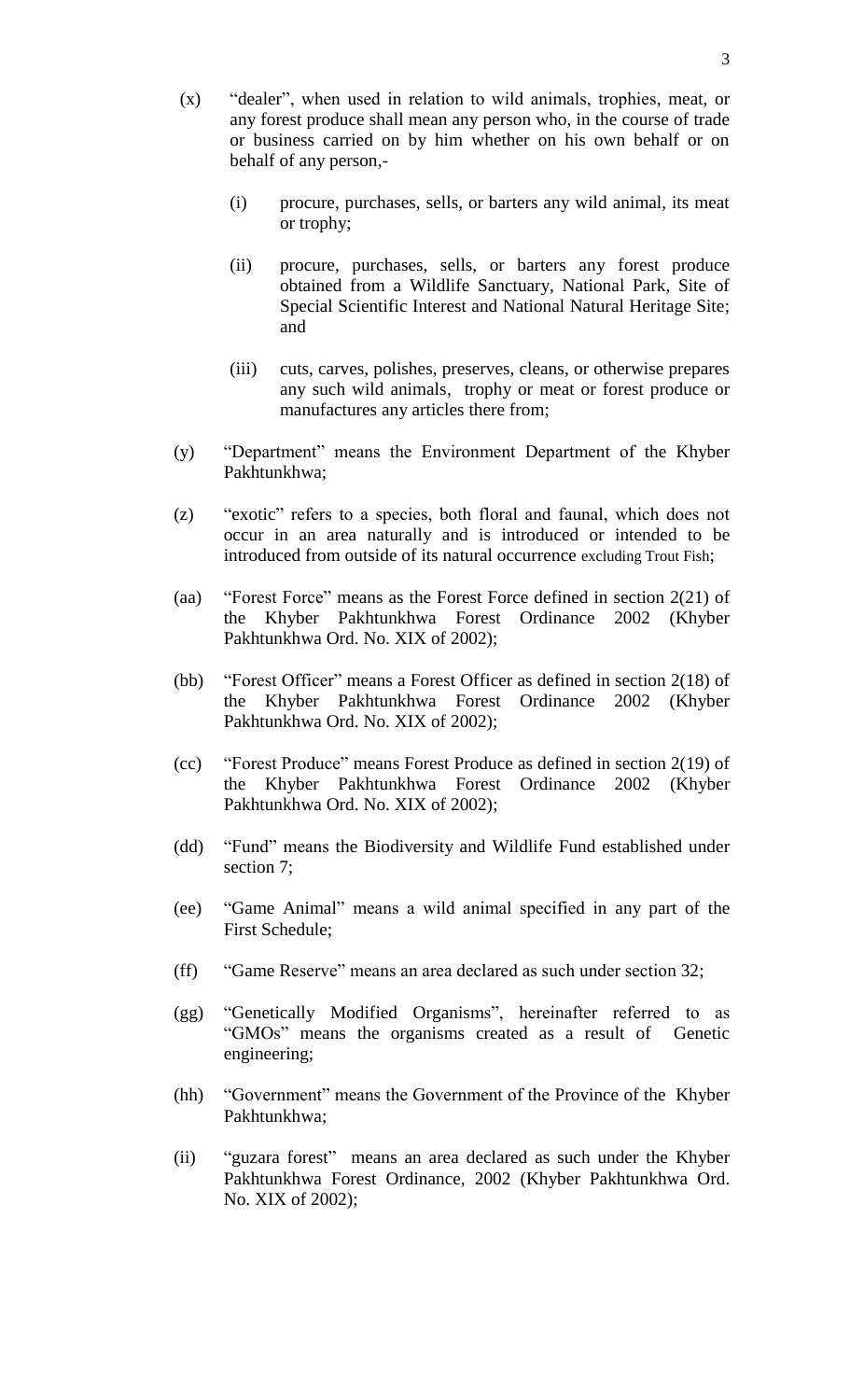- (jj) "hunt" means any act directed to the shooting, killing or capturing of an animal and shall include taking the nest or egg of a wild animal;
- (kk) "habitat" means natural environment including biotic and abiotic factors essential for free survival of an animal;
- (ll) "indigenous" means an animal species native to a specified area, a country or a region but not introduced;
- (mm) "invasive species" means the species introduced in a habitat where they outgrow the native species and may reach a level where they could become a weed or a pest;
- (nn) "Licence" means a Licence issued under this Act for a period of calendar year;
- (oo) "MAB" means UNESCO Man and the Biosphere Programme (1977);
- (pp) "MEA" means a Multi-lateral Environmental Agreement ratified by Government of Pakistan like CBD, CITES, CMS, WHC, MAB, etc;
- (qq) "meat" means the flesh, fat, blood or any eatable part of a wild animal, whether fresh or preserved;
- (rr) "multiple use zone" means an area within or adjoining a Protected Area devoted primarily to human use and managed to facilitate maintenance of a broader landscape hospitable to wild animal species;
- (ss) "National Natural Heritage Site" means an area declared as such under section 31;
- (tt) "National Park" means an area declared as such under section 29;
- (uu) "offence" means an act punishable under this Act or the rules;
- (vv) "Officer" means any person appointed as such under section 4;
- (ww) "Permit" means a permit issued under this Act for a period not exceeding 30 days;
- (xx) "prescribed" means prescribed by rules made under this Act;
- (yy) "Private Game Reserve" means an area declared as such under section 38;
- (zz) "product" means article, meat, trophy and any other derivatives of wild animal or plants in the context of Protected Areas;
- (aaa) "Protected Animal" means a wild animal specified in the Third Schedule of this Act;
- (bbb) "Protected Area" means an area declared in sections 26-32 and 38-40;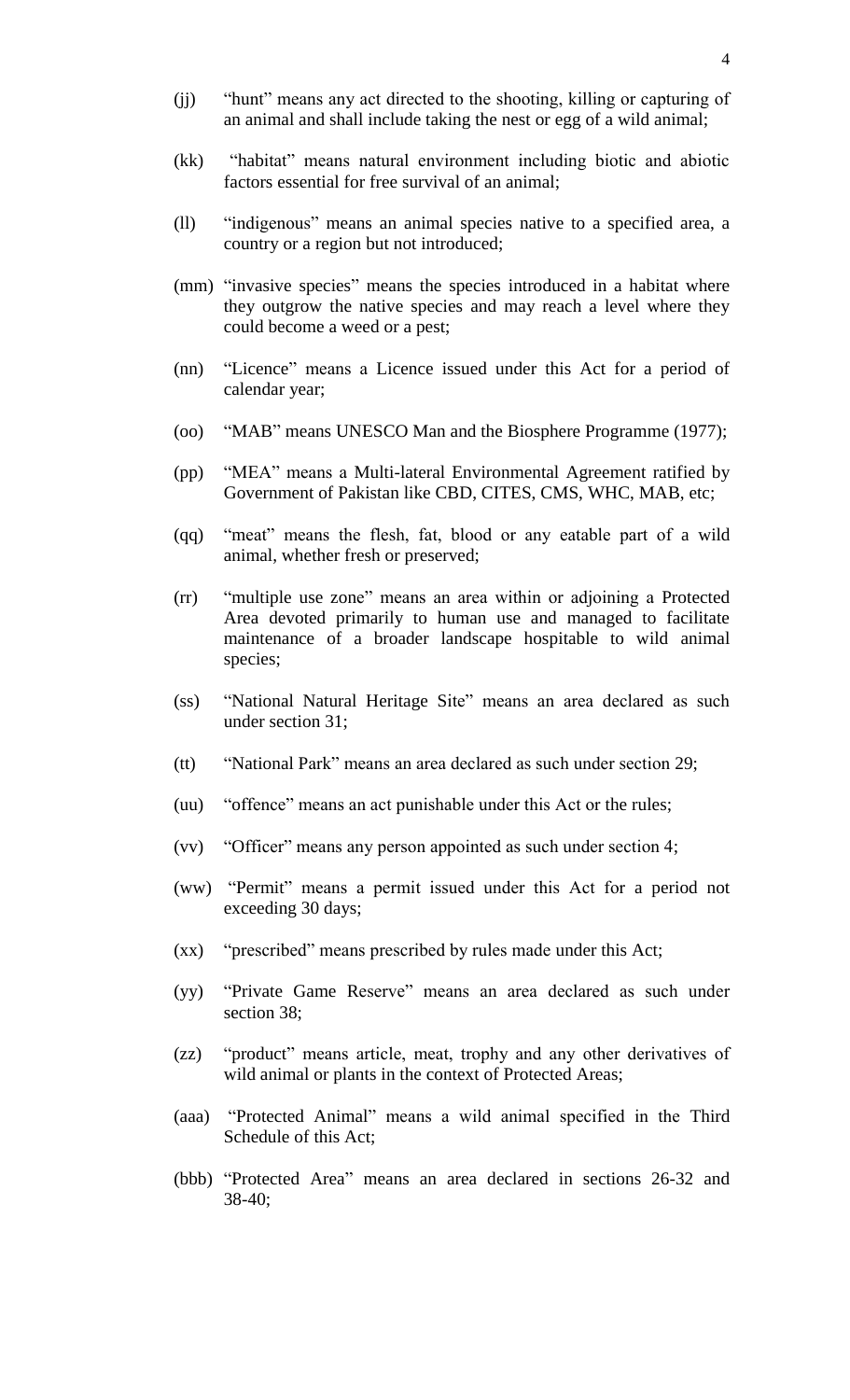- (ccc) "protected forest" means all forests declared as such under section 29 of the Khyber Pakhtunkhwa Province Forest Ordinance, 2002 (Khyber Pakhtunkhwa Ord. No. XIX of 2002);
- (ddd) "Province" means the Province of the Khyber Pakhtunkhwa;
- (eee) "reserved forest" means all forests declared in section 20 of the Khyber Pakhtunkhwa Province Forest Ordinance, 2002 (Khyber Pakhtunkhwa Ord. No. XIX of 2002);
- (fff) "rules" mean the rules made under this Act;
- (ggg) "Schedule" means a Schedule appended to this Act;
- (hhh) "section" means a section of this Act;
- (iii) "significant biodiversity" means ecosystems and habitats containing high species diversity, large number of endemic or threatened species, wilderness of social, economic, cultural or scientific importance, or which are unique representative or associated with key evolutionary or other biological processes and includes threatened wild relatives of domesticated or cultivated species of medicinal, agricultural, genetic or other economic value or indicator species of the biological diversity;
- (jjj) "Site of Special Scientific Interest" means an area declared as such under section 27;
- (kkk) "Small Game Hunting Licence" means a Licence issued under this Act or the rules, for hunting of Game Animals specified in Part-I of the First Schedule;
- (lll) "Small Game Hunting Permit" means a permit issued under this Act or the rules, for hunting of Game Animals specified in Part-II of the First Schedule;
- (mmm) "sustainable use" means the use of components of biological diversity in a way and at a rate that does not lead to the long-term decline of biological diversity, thereby maintaining its potential to meet the needs and aspirations of present and future generations;
- (nnn) "trophy" means any dead body or any horn, antler, tooth, tusk, bone, claw, hoof, skin, hair, feather, egg-shell or other durable part of a wild animal whether or not included in a manufactured or processed article, including rugs, skins, and specimens of such animals mounted in whole or in part through a process of taxidermy;
- (ooo) "WHC" means UNESCO World Heritage Convention (1972);
- (ppp) "Wildlife" means wild animals along with their habitat including plants, soil, water, organic resources and invertebrates;
- (qqq) "wild animal" means animals specified in the Schedules of this Act;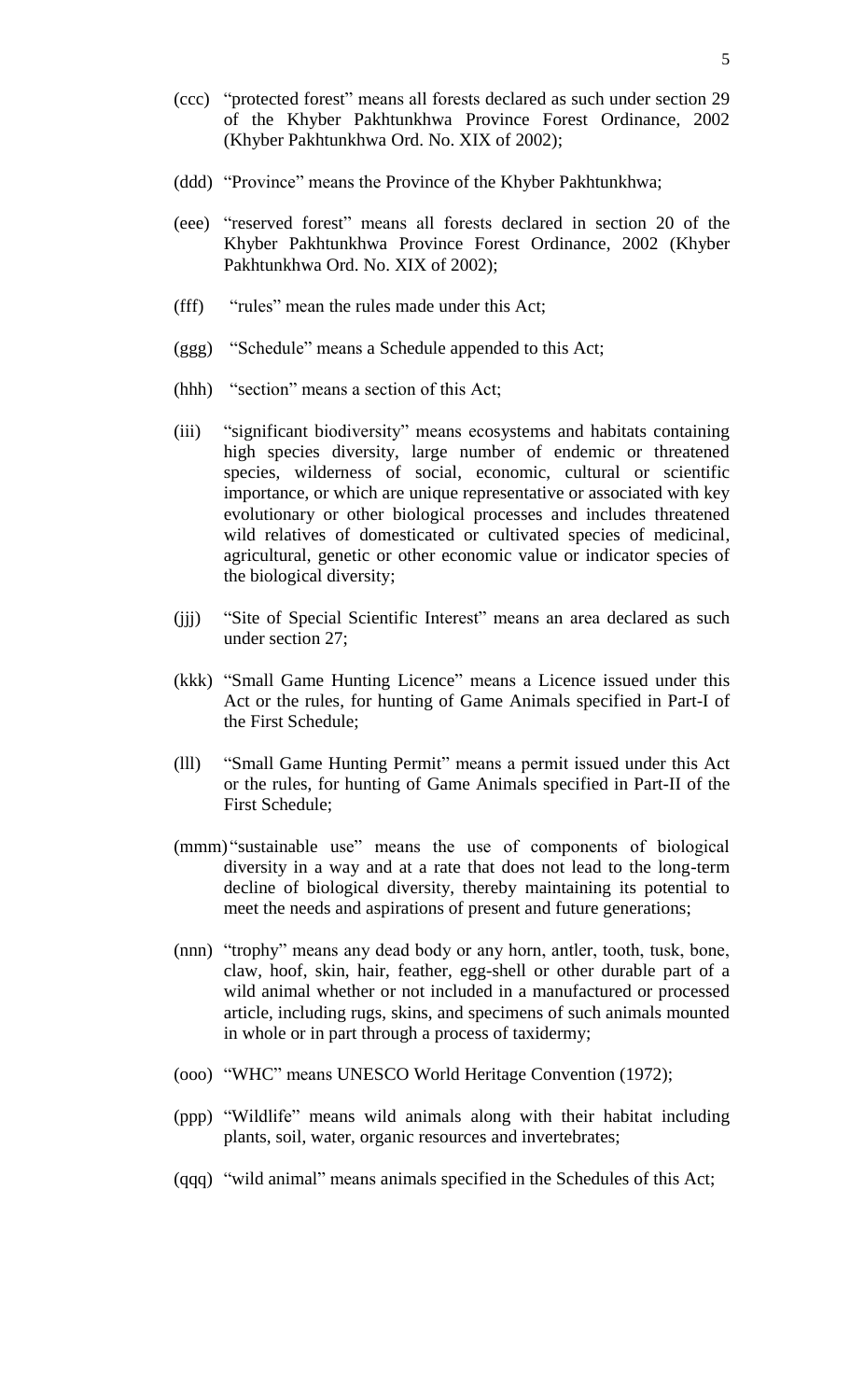- (rrr) "Wildlife Force" means the entire wildlife establishment of the Department employed for the purpose of this Act, but does not include the ministerial staff;
- (sss) "Wildlife Officer" means any person appointed or empowered by Government in this behalf to carry out all or any of the purpose of this Act, or to do anything required by this Act or any rule made there under;
- (ttt) "Wildlife Park" means an area declared as such under section 41;
- (uuu) "Wildlife Refuge" means an area declared as such under section 28;
- (vvv) "Wildlife Sanctuary" means an area declared as such under section 26; and
- (www) "Zoological Garden or Zoo" means a facility established as such under section 42.
- **3. Aims and objects.---** The aims and objects of this Act are the--
	- (a) strengthening the administration of the organization to effectively manage wild animals and their habitats;
	- (b) to holistically manage Protected Areas in a sustainable manners for the best interest of the indigenous communities and local stakeholders;
	- (c) securing appropriately the goods and services produced from wild animals and their habitats at the level of local communities;
	- (d) fulfilling the obligations envisaged under the biodiversity related multilateral environmental agreements ratified by the Government of Pakistan;
	- (e) promotion of public awareness and capacity building for proper appreciation of the environmental significance and socio-economic values of wildlife; and
	- (f) conservation of biological diversity and realization of its intrinsic and extrinsic values through sustainable use and community participation.

## **CHAPTER -II**

#### **ORGANIZATION**

**4. Constitution of the Wildlife Force.---** (1) The entire wildlife establishment under Government, excluding ministerial staff, for the purpose of this Act, shall be deemed to be a Wildlife Force and shall be constituted in the prescribed manner.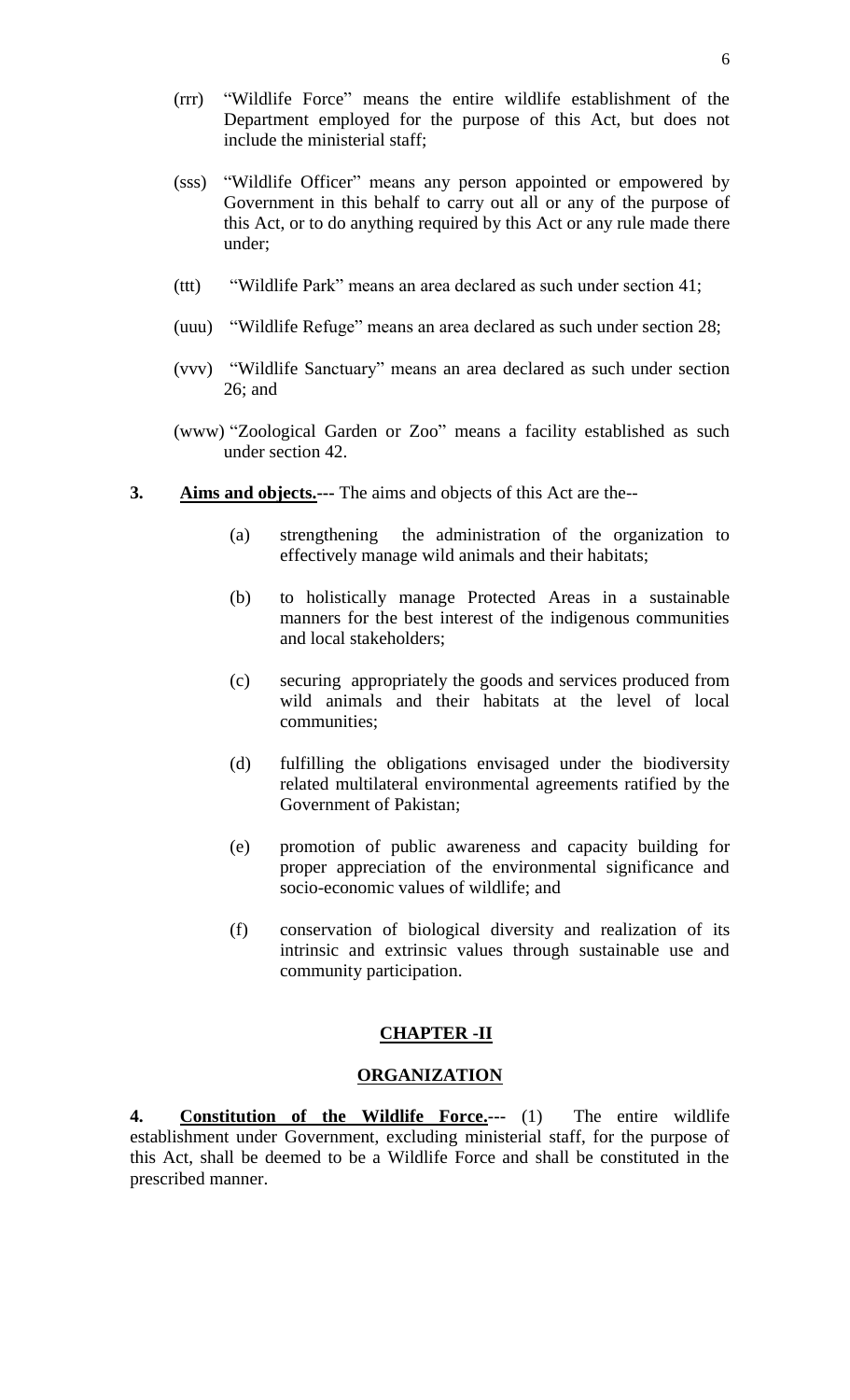(2) The members of the Wildlife Force shall wear such uniform and be equipped with such arms, ammunitions, vehicles, vessels, tools and communication system as may be prescribed.

The members of the Wildlife Force shall be acceptable as witness before the court within the meaning of the Code of the Criminal Procedure, 1898 for implementation of this Act.

(4) The Wildlife Officer may use such force as may be reasonable in the circumstances to arrest the offender, seize the case property, recover the wildlife produce, detain or take into custody any wildlife offender or case property, or prevent the escape of any person concerned or likely to be concerned in a wildlife offence or prevent the removal of any case property or Wildlife produce in respect of which any such offence has occurred or likely to occur:

Provided that where it becomes necessary to stop for checking, searching and apprehending any mechanically propelled vehicle, boat, launch, railway wagon, cart and carriage or any kind of conveyance, the Wildlife Officer may use or caused to be used all force and means for stopping, checking, searching and apprehending it, or preventing its escape, but shall open fire only when it becomes absolutely necessary in self defence or on the specific order of a Wildlife Officer not below the rank of Range Officer Wildlife, if opening of fire in his opinion was necessary for the stoppage of a vehicle or conveyance on apprehension of the offender.

(5) The Wildlife Officer may enter any premises, enclosure or building other than a dwelling house, to make a search and seizure of wildlife produce and arrest offender, or break open the lock of any door, fixture or conveyance for the purpose of search or seizure of wildlife produce or case property or arrest of offender.

(6) Government may, for the purpose of this Act, appoint honorary wildlife officers on such terms and conditions as may be prescribed.

**5. Constitution of the Board.---** (1) As soon as may be, after the commencement of this Act, Government shall establish a Board to be called the Khyber Pakhtunkhwa Wildlife and Biodiversity Board.

- (2) The Board shall consist of-
	- (a) a Chairman; and
	- (b) such number of official and non-official members as may be determined by Government.

(3) The Chief Minister of the Province shall be the Chairman of the Board.

(4) A non-official member shall hold office for a term of three years and may be elected for a second term.

(5) Secretary Environment Department shall be the Secretary of the Board.

(6) The meeting of the Board shall be held twice a year at such place and in accordance with such procedure as may be prescribed**.**

(7) The Board in its first meeting, shall from amongst the members, constitute the Monitoring and Evaluation Committee, the Human Resource Development Committee, the Research Committee and any other Committee that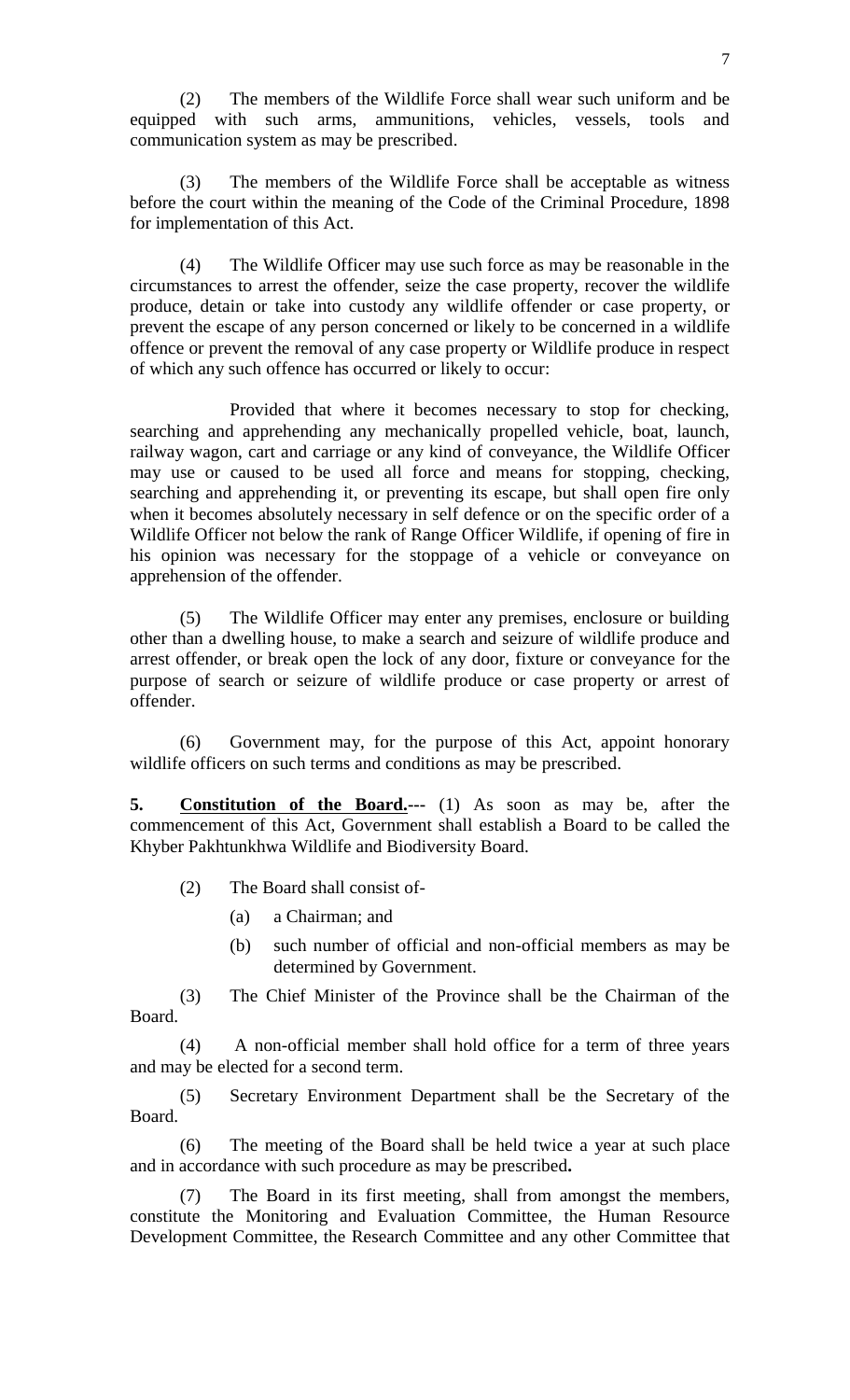the Board may by majority consider necessary as and when required, in a manner as may be prescribed.

(8) The Chairman may relieve the member of the Committee who applied in writing, to the Chairman for stepping down, after his responsibilities are allocated to another member.

(9) The Board may hire additional experts for any of the Committees in a manner as may be prescribed.

(10) The non-official members shall be entitled to such honorarium as may be determined by Government.

(11) Any non-official member missing three consecutive meetings will be deemed to be relieved of his Board membership unless applied in writing with cogent reasons to the Chair and approved by the Board**.**

(12) Government shall prescribe the procedure and criteria for selection and appointment of the non-official members of the Board.

**6. Functions of the Board.---** The Board shall-

- (a) advise Government on policy decisions relating to protection, promotion, preservation, conservation and management of wildlife in the Province;
- (b) review the progress of development activities in the field of wildlife promotion, protection, preservation, conservation and management in the Province; and
- (c) undertake such other functions as may be prescribed.

**7. Biodiversity and Wildlife Fund.----** (1) There shall be established a Fund to be known as "Biodiversity and Wildlife Fund" vested in the Board. The Fund shall be raised and administered in a manner as may be prescribed.

(2) The Fund shall be opened with such seed money as the Government may determine.

- (3) The other sources of Fund shall be-
	- (a) donations and funds raised from the national and international organisations;
	- (b) donations from philanthropists, conservationists, wildlife lovers;
	- (c) receipts from visitors and rental of various facilities in all forms of Protected Areas;
	- (d) resource extraction fee to include cess and licencing fee obtained from sale or auction of any resources extracted from the Protected Area; and
	- (e) any other sources as to be notified by the Government.

(4) All money credited to the Fund shall be kept in such custody as may be prescribed.

(5) The Board shall cause to maintain complete and accurate books of accounts in such form as may be prescribed.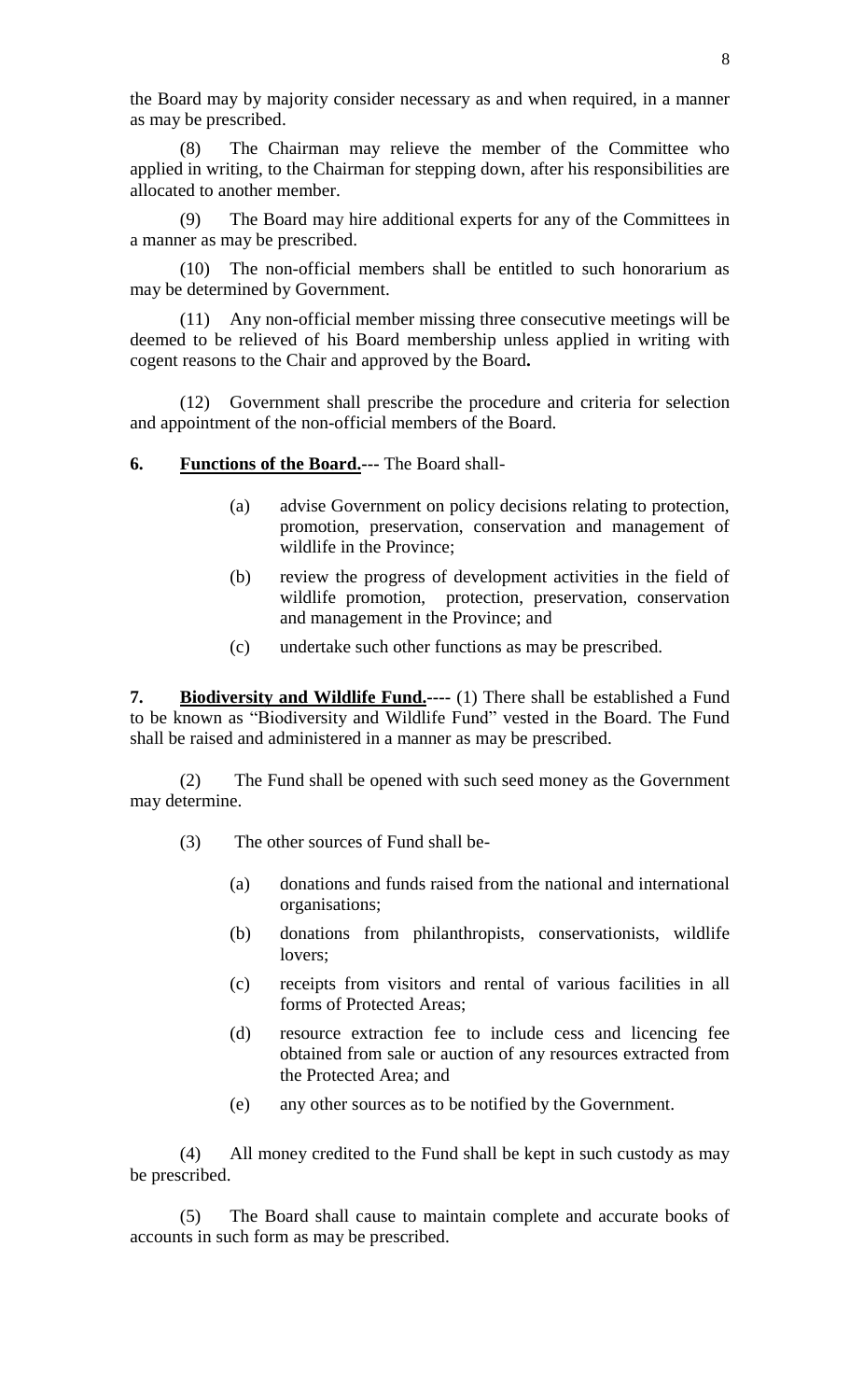(6) The accounts of the Fund vested in the Board shall be audited by the Auditor General of Pakistan.

- (7) The Fund shall be utilized for-
	- (a) improvement and development of Protected Areas and National Parks;
	- (b) conservation education and awareness about biodiversity;
	- (c) research in the field of biodiversity conservation;
	- (d) meeting of exigencies like forest fire, calamities, depredation losses etc. in a manner as may be prescribed;
	- (e) capacity building of the Department and communities;
	- (f) incentives or rewards for the Wildlife staff and communities for outstanding contribution to conservation;
	- (g) running any project or activity for the uplift of Protected Areas in a manner as may be prescribed;
	- (h) purchase of additional land to add to the Protected Areas;
	- (i) allocation of an appropriate yearly amount for the Conservation Committee of each National Park and Protected Area to be spent in a manner as may be prescribed; and
	- (j) any other activity as may be approved by Government.

**8. Returns and Statements.---** Government may require the Board to furnish it with any document, return, statement, estimate, information or report regarding any matter related to the Fund under control of the Board and the Board shall comply with every such requisition.

## **CHAPTER -III**

## **HUNTING OF WILDLIFE**

- **9. Restrictions on hunting.---** No person shall--
	- (a) hunt any wild animal by means of a set gun, drop spear, deadfall, explosive, gun trap, explosive projectile, bomb, grenade, baited hook, net, snare, or any other trap, an automatic weapon, or a weapon of a calibre used by the Pakistan Army or Police Force or by means of a projectile containing any drug or chemical substance, likely to anaesthetize, paralyze, stupefy or render incapable an animal whether partly or totally;
	- (b) hunt any Protected Animal;
	- (c) hunt any Game Animal except under a Big Game Hunting Licence, Small Game Hunting Licence, Big Game Hunting Permit or Small Game Hunting Permit and in accordance with the provisions of this Act and the rules made thereunder;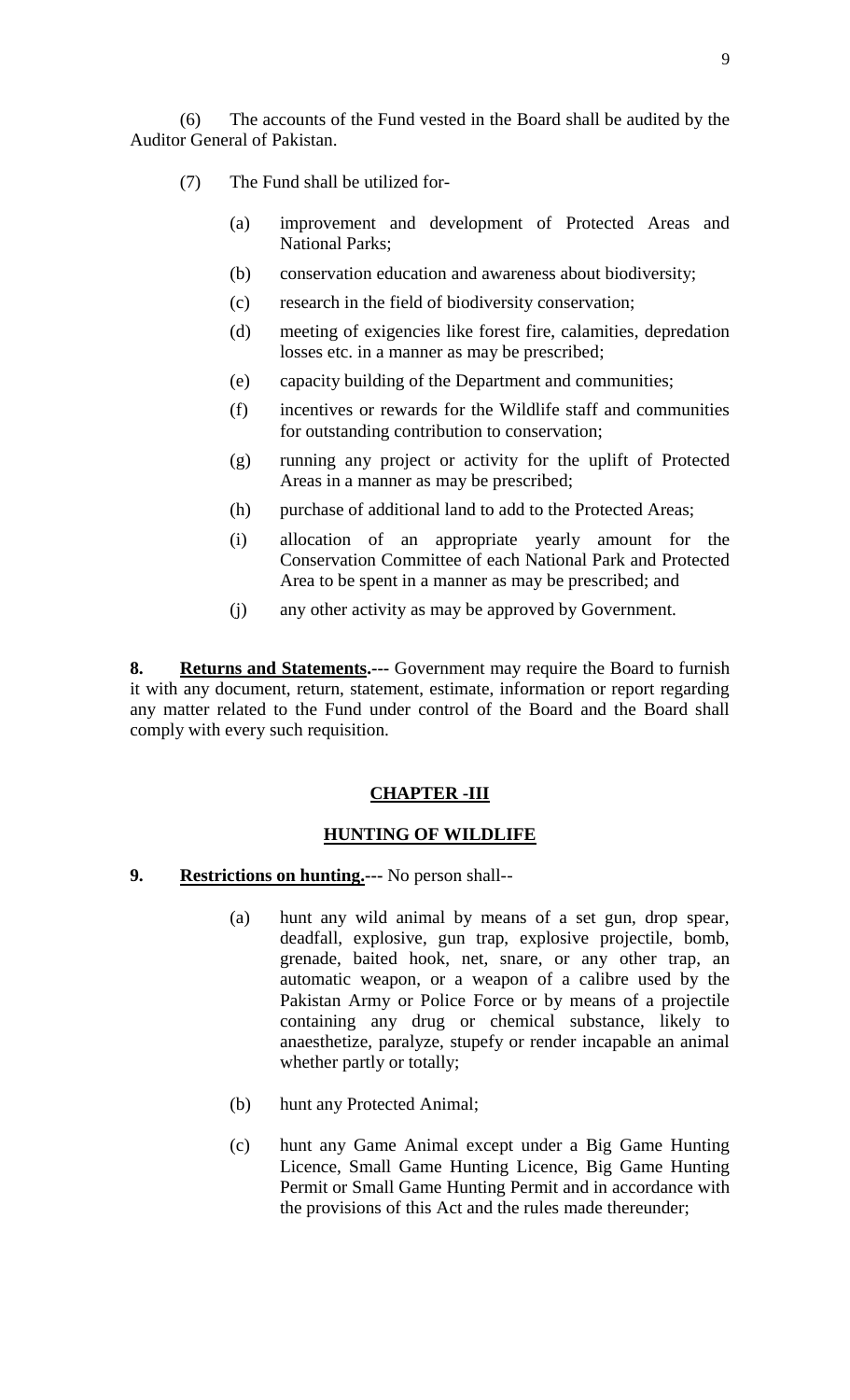- (d) hunt any Game Animal other than birds or hares with a shotgun or with non-magnum rifle of 0.22 calibre or less;
- (e) use or have in possession any net, snare, hook, bhagwa, or like devices for the purpose of hunting a Game Animal;
- (f) use or have in possession any device capable of electrocuting any wild animal or electrifying any part of its habitat including water bodies, roosting and nesting places;
- (g) use or have in possession any poison for killing any wild animal or poisoning its food and water or part of any terrestrial or aquatic habitat;
- (h) use vehicle of any type to pursue any wild animal or to drive or stampede any wild animal for any purpose whatsoever;
- (i) shoot any Game Animal from any conveyance;
- (j) hunt with the help of decoys or call birds, except in the case of waterfowl, cranes and quails as mentioned in the First Schedule:

Provided that remote control decoys will not be used for this purpose;

- (k) hunt with the help of playback recorded calls;
- (l) construct or use, for the purpose of hunting any wild animal, any pitfall, game pit, trench or similar excavation, any fence or enclosure, or any other similar contrivance;
- (m) hunt by hiding near a water hole, except in the case of waterfowl;
- (n) hunt near a salt lick;
- (o) hunt before sunrise, except in case of waterfowl; and
- (p) hunt after sunset, except in case of live catching of cranes and quails:

Provided that it shall not be an offence to use-

- (i) a motor vehicle or aircraft to drive any wild animal away from an aerodrome or airstrip when such action is necessary to ensure the safety of aircraft using that aerodrome; and
- (ii) any one or more of the aforesaid prohibited methods, if the officer authorized in this behalf grants, at his discretion, a Licence with permission to employ such method.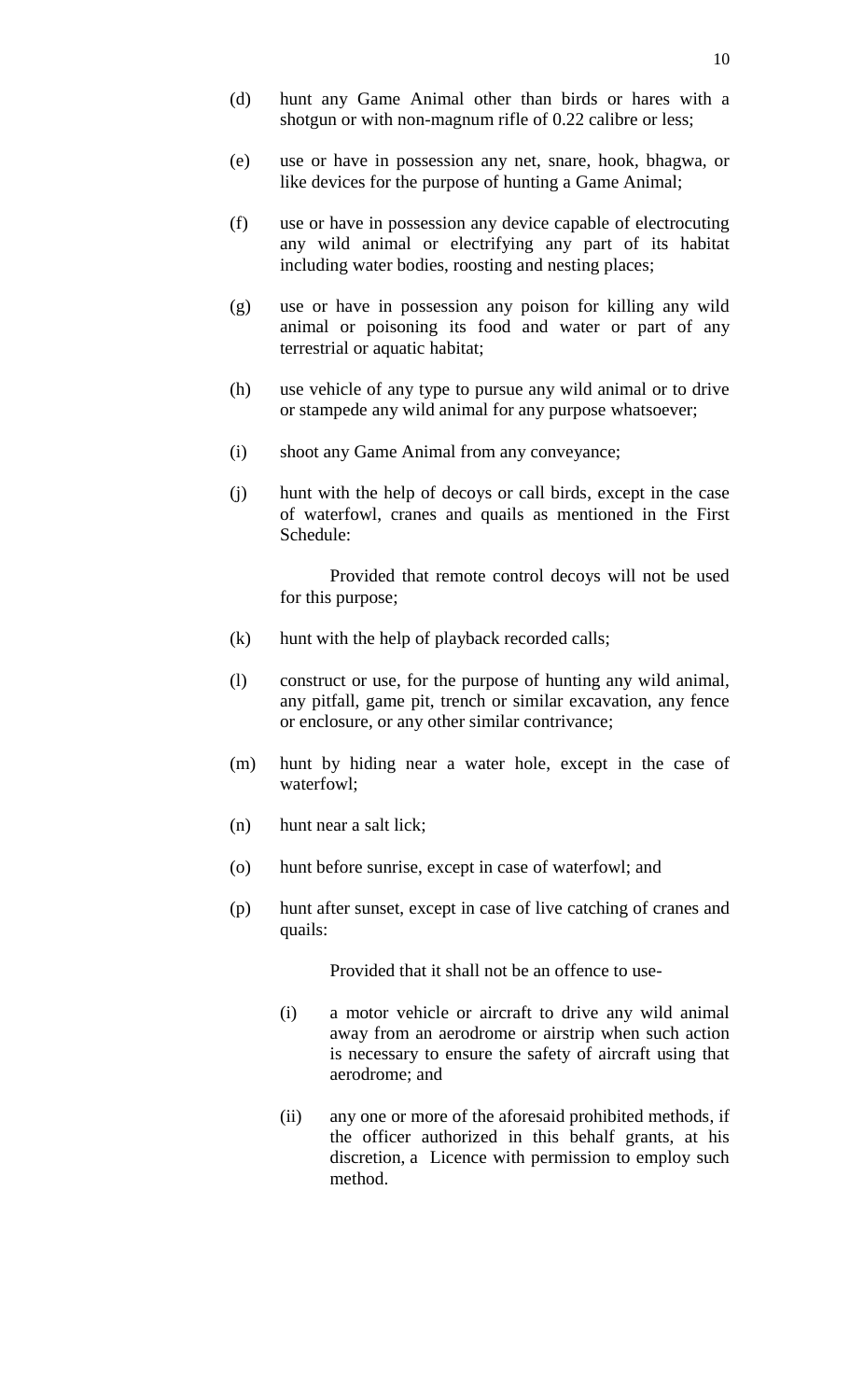**10. Prohibition to employ hawks and dogs.---** No person shall use hawk for hawking or dog for coursing, pointing and retrieving the Game Animals, except under a permit issued under this Act.

# **CHAPTER –IV**

# **POSSESSION AND DISPLAY OF WILDLIFE**

**11. Wild animals to be the property of Government.---** All wild animals, free ranging or captive, tamed or untamed, found within the territorial jurisdiction of the Province shall be deemed to be the property of Government.

**12. Animals found dead or hunted unlawfully.---** Any wild animal which is found dead or dying or which has been killed, caught or acquired otherwise than in accordance with the provisions of this Act and any meat of animal, or article, product or trophy thereof, shall be the property of Government. The person in possession of such property shall be bound to hand over the possession of such property to the officer authorized under this Act.

**13. Certificate or Licence of possession.**--- (1) No person shall be in possession of any wild animal or exotic, dead or alive, trophy or meat specified in Second Schedule unless he is in possession of a valid Certificate or Licence.

(2) A person interested for a Certificate or Licence under sub-section (1) above, shall submit an application to an officer not below the rank of Divisional Forest Officer Wildlife, who shall dispose of the case within 60 days of receipt of the application.

(3) Every person in possession of any wild animal shall produce a Certificate or Licence of possession on demand to the officer authorized by Government in this behalf.

(4) The Divisional Forest Officer Wildlife shall mark and register the wild animal, trophy or meat in respect of which a Certificate or Licence of possession is issued, in the manner as may be prescribed.

**14. Certificate or Permit of animal display.---** No person shall display any wild animal of an indigenous or exotic species, dead or alive and trophy of a kind specified in sub-section (1) of section 13 unless he is in possession of a valid "No Objection Certificate" for display in such place, time and purpose as specified in the same, granted by an officer not below the rank of Divisional Forest Officer Wildlife.

**15. Animals protected under laws of other Provinces.---** Government may regulate possession of wild animals, their trophies, products and derivatives of species protected under the wildlife laws of other provinces of Pakistan, and other countries.

**16. Cruelty to animals.---** The officers appointed under section 4 shall also be empowered to exercise the powers of officers under The Prevention of Cruelty to Animals Act, 1890 (Act No. XI of 1890), in so far as it relates to the wild animals.

**17. Transfer of animals.---** No person shall transfer by gift, sale or otherwise, to any other person, any wild animal, trophy or meat of a kind specified in sub-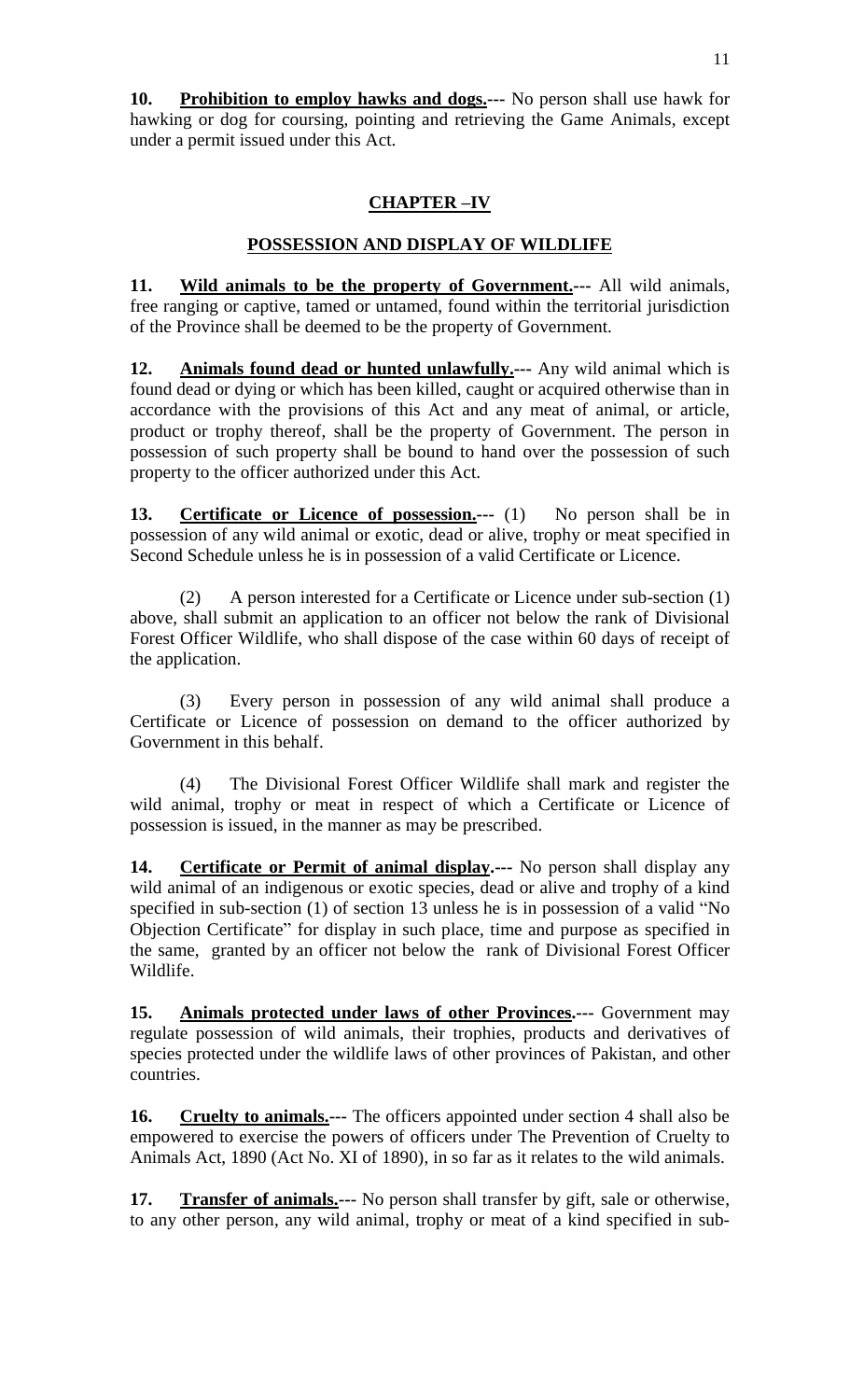# **CHAPTER –V**

#### **TRADE AND TRAFFIC OF WILDLIFE**

**18. Entrance and exit of animals.---** (1) No person shall transport into the Province any animal of an indigenous or exotic species, or any trophy, meat or derivative of a kind specified in sub-section(1) of section 13, except under a permit granted by Government in a manner as prescribed by rules.

(2) No person shall transport outside the Province any animal of an indigenous or exotic species, or any trophy, meat or derivative of a kind specified in sub-section (1) of section 13, except under a permit granted by Government.

(3) Nothing in this section shall apply to any animal, trophy, meat or derivative in transit through the Province if such animal, trophy, meat or derivative, is-

- (a) accompanied by necessary transit customs documents;
- (b) entered through a custom's post of entry and is scheduled to a custom's post of exit; and
- (c) not unloaded from the conveyance on which it is being carried on, in the case of rail or air transport, or it does not leave the precincts of the railway station or airport at which it is landed or trans-shipped or does not remain there for more than forty-eight hours:

Provided that "No Objection Certificate" or Certificate of import or export from CITES Management Authority shall be required for such import or export, as the case may be.

**19. Dealing in animals and their produce.---** (1) No person shall, as a profession, trade or business, buy, sell or otherwise deal in animals, trophies, meat or derivatives thereof or process or manufacture goods or articles from such produce, unless he be in possession of a valid Licence, hereinafter called a dealer's Licence, to do so, issued by an officer not below the rank of Divisional Forest Officer Wildlife.

(2) The officer authorized under sub-section (1) may, on realization of such fees as may be prescribed, grant a dealer's Licence for the purpose of subsection (1), whereupon the person concerned may carry on his business in accordance with specification made in the Licence.

(3) For the purpose of assessment of fees, dealers may be divided into different categories.

(4) The holder of the dealer's Licence shall maintain such register or record of his dealings in such manner as may be prescribed, and shall produce for inspection at any reasonable time when called upon to do so.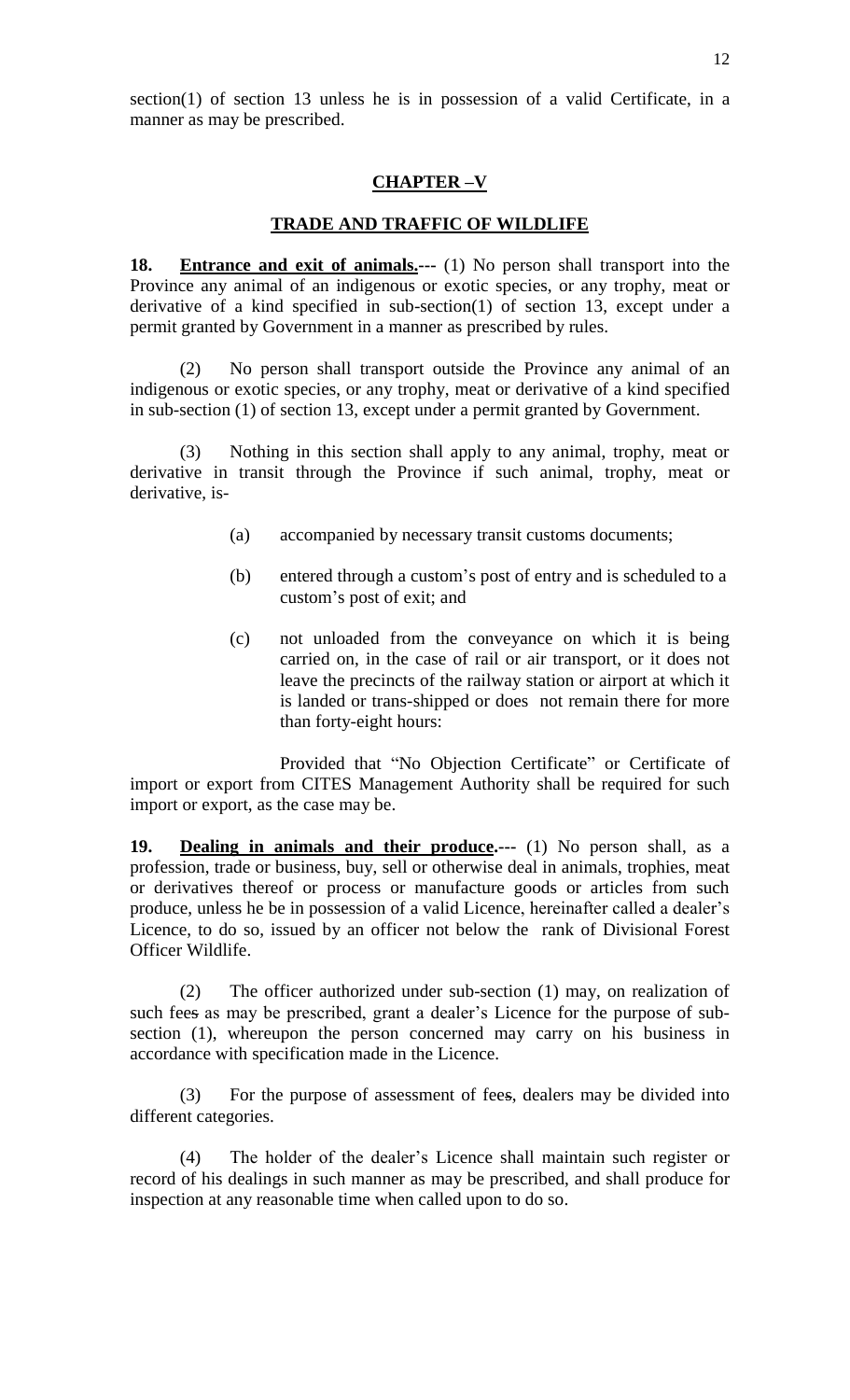**20. Trade under CITES and CMS.---** Government may further prohibit, or regulate the import, export, possession and trade, of wild fauna and flora, their parts, products and derivatives as contained in various appendices to Convention on International Trade in Endangered Species of Flora and Fauna (CITES) and Convention on Migratory Species of Wild Animals (CMS) and such other conventions, treaties and protocols for the time being in force.

**21. Alien species.---** Government may prohibit or regulate entry into the Province and release in the wild of any alien species of fauna and flora and genetically modified organisms.

**22. Release in the wild.---** No person shall release into the wild any exotic, alien or diseased species of fauna and flora in the Province, unless allowed and in a manner as deemed appropriate by an officer authorized in this behalf.

**23. Invasive species.---** Government may take measures to control invasive species of fauna and flora to improve the indigenous fauna, habitat and the ecosystem or a part thereof.

**24. Transport, holding and captivity of animals.---** Government may regulate transport, holding and captivity of any live wild animals or trophies of a kind specified in sub-section(1) of section 13, in a manner as may be prescribed.

**25. Wildlife check post.---** (1) Government or an officer authorized in this behalf may allow and notify the establishment of a wildlife check post and erection of barrier at any place as deemed appropriate so as to have a check as to whether or not an offence under this Act has been committed.

(2) Every person crossing wildlife check post whether on foot or in a vehicle or by any other means of transport shall be liable to stop by the check post, and offer himself and his belongings for checking by the check post staff to their satisfaction.

# **CHAPTER –VI**

# **PROTECTED AREAS**

**26. Wildlife Sanctuary.---** (1) Government may, by notification in the official Gazette, declare any area to be Wildlife Sanctuary and may demarcate it in such manner as may be prescribed.

(2) The Wildlife Sanctuary shall be set aside as safe breeding grounds for the protection of wildlife and access thereto for public shall, except in accordance with the rules, be prohibited and no exploitation of forest therein shall be allowed except for reducing fire hazards, epidemic or insect attacks or other natural calamities.

- (3) No person shall-
	- (a) enter or reside;
	- (b) cultivate any land;
	- (c) damage or destroy any vegetation;
	- (d) hunt, kill or capture any wild animal or fire any gun or other fire-arm within one mile of the boundaries;
	- (e) introduce any exotic species of animal or plant;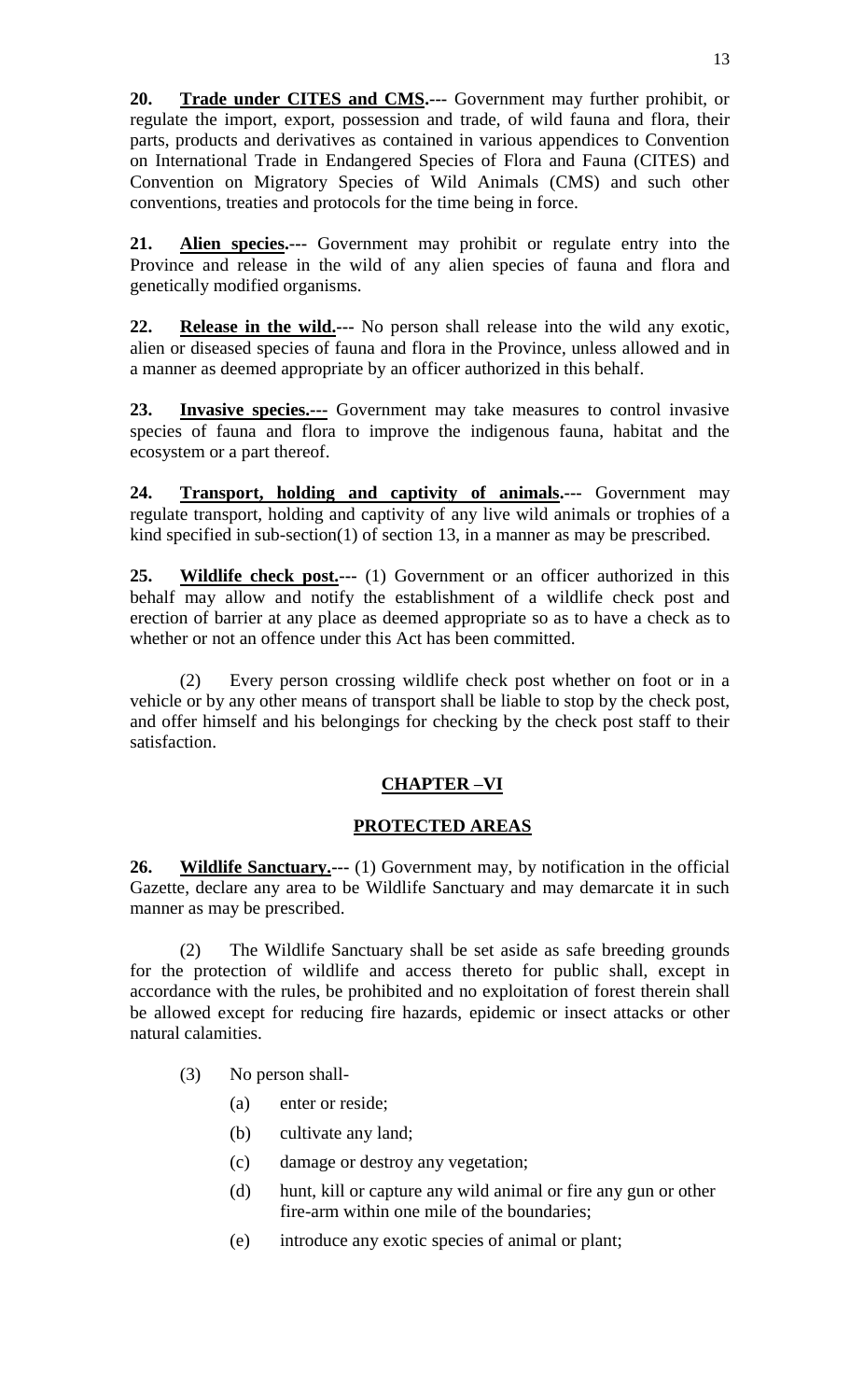- (f) introduce any domestic animal or allow it to stray;
- (g) cause any fire; and
- (h) pollute water, in a Wildlife Sanctuary:

Provided that Government may, for scientific purposes or for subsistence of bonafide communities, in a manner prescribed, authorize the aforementioned acts on a specific request by Chief Conservator Wildlife.

**27. Site of Special Scientific Interest.---** With a view to protect species of flora and fauna or habitat or landscape having special scientific importance or for mitigating the effects of climate change, Government may, by notification in the official Gazette, declare any area to be a Site of Special Scientific Interest and prohibit therein every act deemed against the scientific interest of the site.

**28. Wildlife Refuge.---** Government or an officer authorized in this behalf may, by notification in the official Gazette, declare any area to be a Wildlife Refuge where hunting of all wild animals shall be prohibited. The refuge shall be managed in a manner as may be prescribed.

**29. National Park.---** (1) With a view to the protection and preservation of scenery, flora, fauna, geological features of special significance and biological diversity in the natural state, Government may, by notification in the official Gazette, declare any area to be a National Park and may demarcate it in such a manner as may be prescribed.

(2) A National Park shall be accessible to public for recreation, education and research subject to such restrictions and fee as Government may impose.

(3) Provision for access roads to and construction of rest houses, hostels and other buildings in the National Park along with amenities for public may be so made, as not to impair the object of the establishment of the National Park.

(4) Any facility provided under sub-sections (2) and (3) shall be in conformity with the recommendations of the environmental impact assessment or initial environmental examination within the meaning of Pakistan Environmental Protection Act, 1997 (Act No. XXXIV of 1997).

- (5) The following acts shall be prohibited in a National Park:
	- (a) hunting, shooting, trapping, killing or capturing of any wild animal;
	- (b) carrying of arms, pet animals, livestock, firing any gun or doing any other act which may disturb any wild animal or doing any act which interferes with the serenity and tranquillity of the park and breeding places of wild animals;
	- (c) logging, felling, tapping, burning or in any way damaging or destroying, taking, collecting or removing any plant or tree;
	- (d) grazing of livestock;
	- (e) fishing;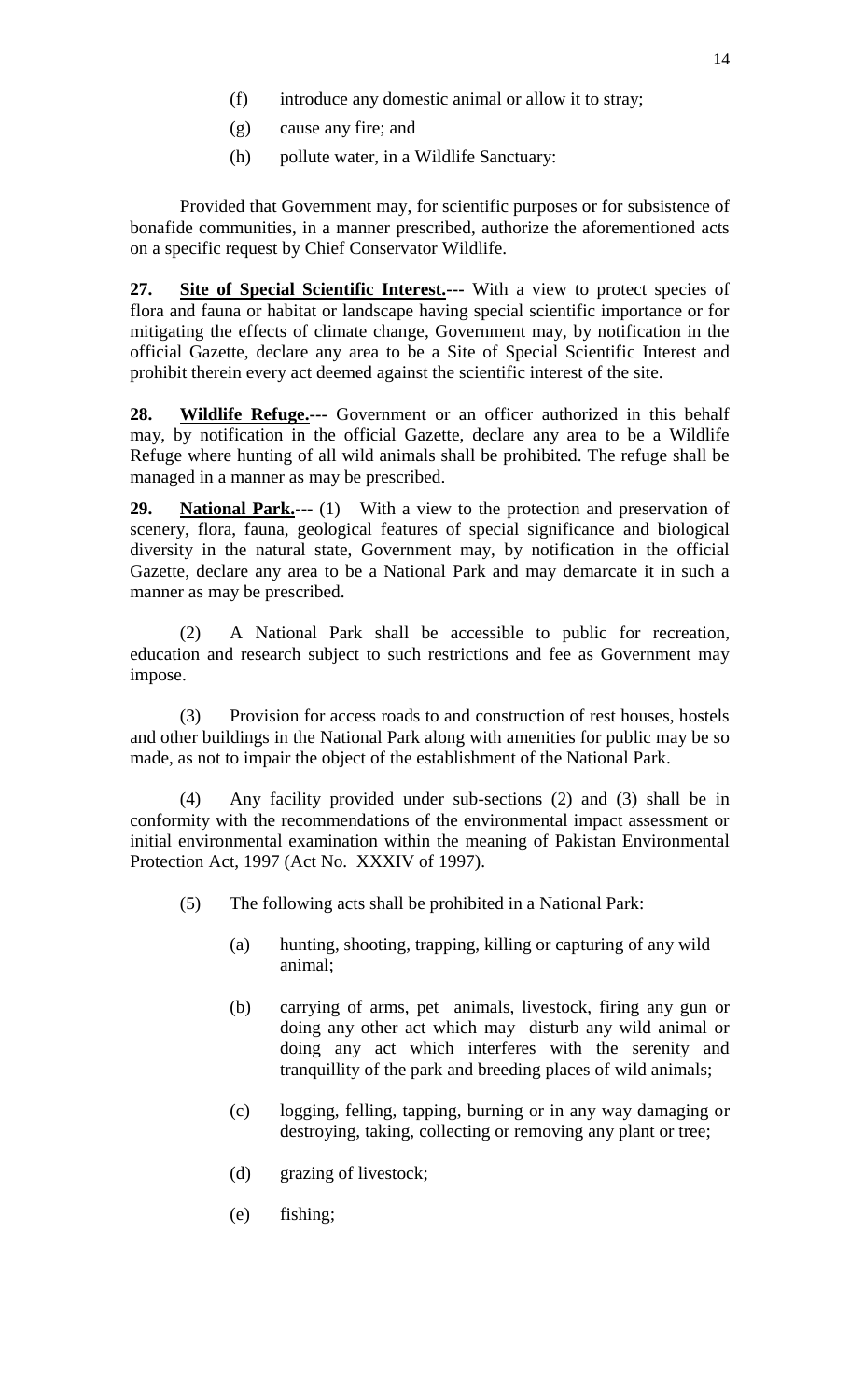- (f) clearing or breaking up any land for cultivation; mining or quarrying of stones or for any other purpose;
- (g) polluting or poisoning water flowing in and through the National Park;
- (h) littering and dumping of wastes;
- (i) writing, inscribing, carving, disfiguring, defacing, painting, chalking, advertising;
- (j) use of vehicular transport, except on recognized roads and routes;
- (k) blowing of pressure horns within one kilometre radius of the park boundary; and
- (l) play back music, using radios, players or any other audiovideo equipments, or making noise:

Provided that Government may, for scientific purpose or betterment of the National Park, or for providing incentives and concessions to the communities for participatory management, authorize doing of one or more of the afore-mentioned acts on an explicit written request made by the Chief Conservator Wildlife, justifying the need for such an action and certifying that it does not impair the object of establishment of the National Park:

Provided further that in case if a National Park is established over a designated forest, i.e. Reserved Forest, Protected Forest and Guzara Forest, the provisions of the Forest Ordinance 2002, to the extent of "acts prohibited" shall prevail.

**30. Biosphere Reserve.---** When an area has a potential for promoting solutions to reconcile the conservation of biodiversity with its sustainable use, Government may, by notification in the official gazette, declare the area to be a Biosphere Reserve, comprising of a core zone, a buffer zone and multiple-use zone, and manage it in the prescribed manner.

**31. National Natural Heritage Site.---** With a view to protect natural, physical and biological formations or groups of such formations, which are of outstanding national or global value from the aesthetic or scientific point of view, Government may declare any area to be a National Natural Heritage Site and regulate its management in the prescribed manner.

**32. Game Reserve.**--- (1) Government or an officer authorized in this behalf may declare any area to be a Game Reserve, where hunting of wild animals shall not be allowed, except under a special permit, which may specify the number and kind of animals to be hunted, method of hunting, the area and duration for which such permit shall be valid.

(2) The officer authorized in this behalf may take measures for management, maintenance and improvement of habitat in a Game Reserve as may be prescribed.

**33.** Pre-emptive application of MEAs.--- Government may, by notification in the official gazette, declare any area, which qualifies for the implementation of any biodiversity related Multilateral Environmental Agreement to which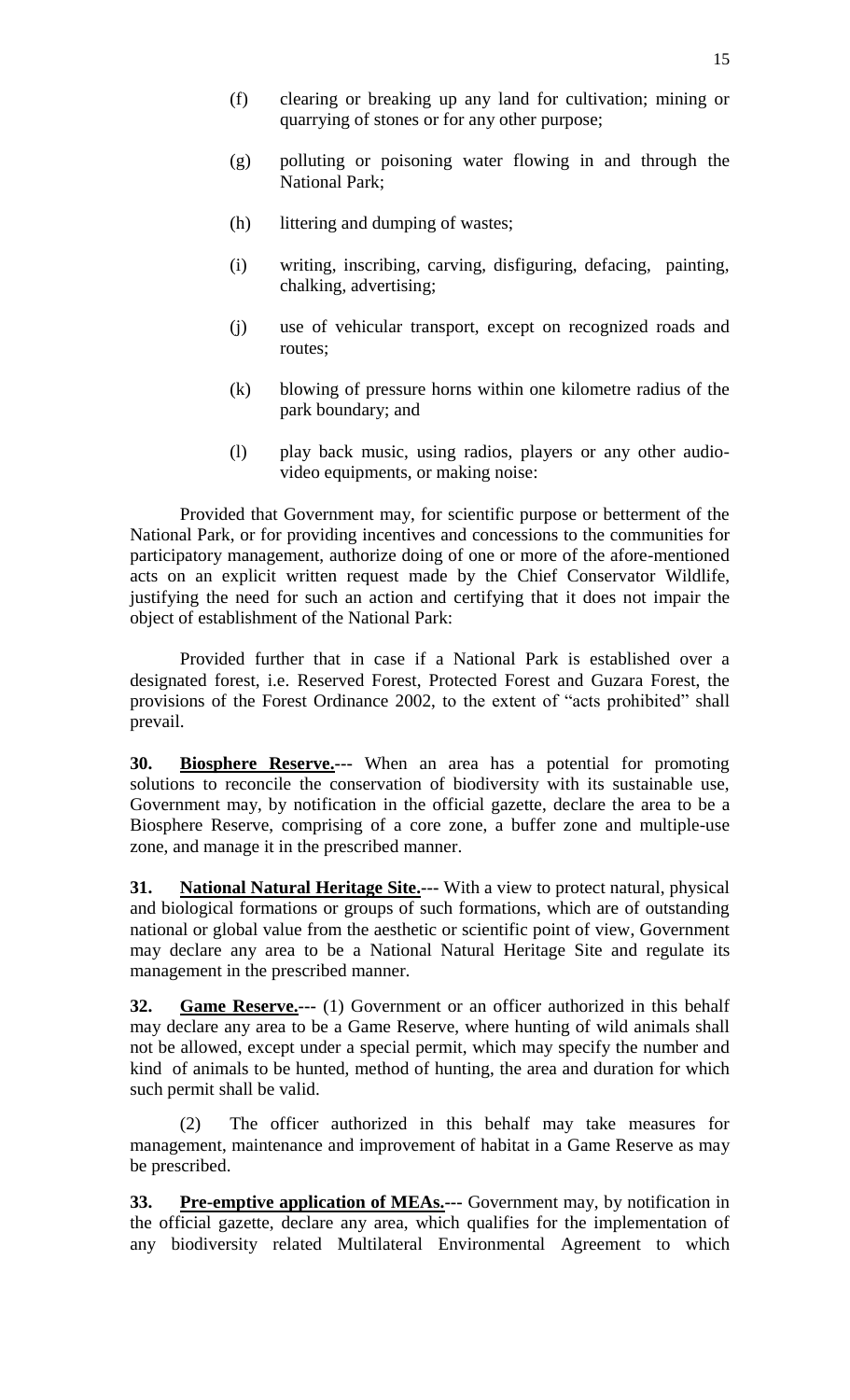Government of Pakistan is signatory, as a Protected Area with appropriate nomenclature and regulate its management as may be prescribed.

**34. Pre-emptive application of this Act.---** Where Government is satisfied that designation of an area is suitable for achieving one or more of the objectives of this Act, it may declare such area with an appropriate nomenclature and prescribe its management through a notification in the official Gazette.

**35. De-notification and alteration of boundaries of Protected Area.---** Government may, by notification in the official Gazette, de-notify a Protected Area or make any alteration in the boundaries of a Protected Area so declared on an explicit written request made by the Chief Conservator Wildlife, justifying such an action:

Provided that Wildlife Sanctuary, National Park and Site of Special Scientific Interest shall neither be de-notified nor altered in size, except with the prior consent of the Board.

**36. Damage to structures in Protected Area.---** No person shall damage, alter, counterfeit, deface or displace boundaries of a Protected Area, enclosures, transects, Government infrastructures, visitors facilities, water bodies or any other structure raised or facility provided for the management of wildlife or Protected Area.

# **CHAPTER –VII**

## **PARTICIPATORY WILDLIFE MANAGEMENT**

**37. Empowerment and benefit sharing.---** (1) Each Protected Area will be governed by a Conservation Committee chaired by the respective Divisional Forest Officer Wildlife. Composition and functions of the committee shall be such, as may be prescribed.

(2) The Conservation Committee may approve and finance small projects, activities and hire local staff through funds apportioned by the Board.

(3) Government or an officer authorized in this behalf may recognize and register any community organization, civil society organization, nongovernmental organisation, research organisation or an individual as comanagement partner for conservation or research with such terms and conditions as may be prescribed.

(4) A community organization, recognized under sub-section (3) above shall be entitled to equitably share the benefits with Government accrued from commercial sustainable use of elements of biodiversity in the respective area in the manner as may be prescribed.

(5) No organization, outfitter, or individual shall conduct any development, entrepreneurship or research in a Wildlife Sanctuary, National Park, Site of Special Scientific Interest and National Natural Heritage Site, unless in possession of "No Objection Certificate" from the Department before hand under such terms and conditions as may be prescribed.

(6) A community organization, civil society organization, Non-Governmental Organisation (NGO), research organization or an individual,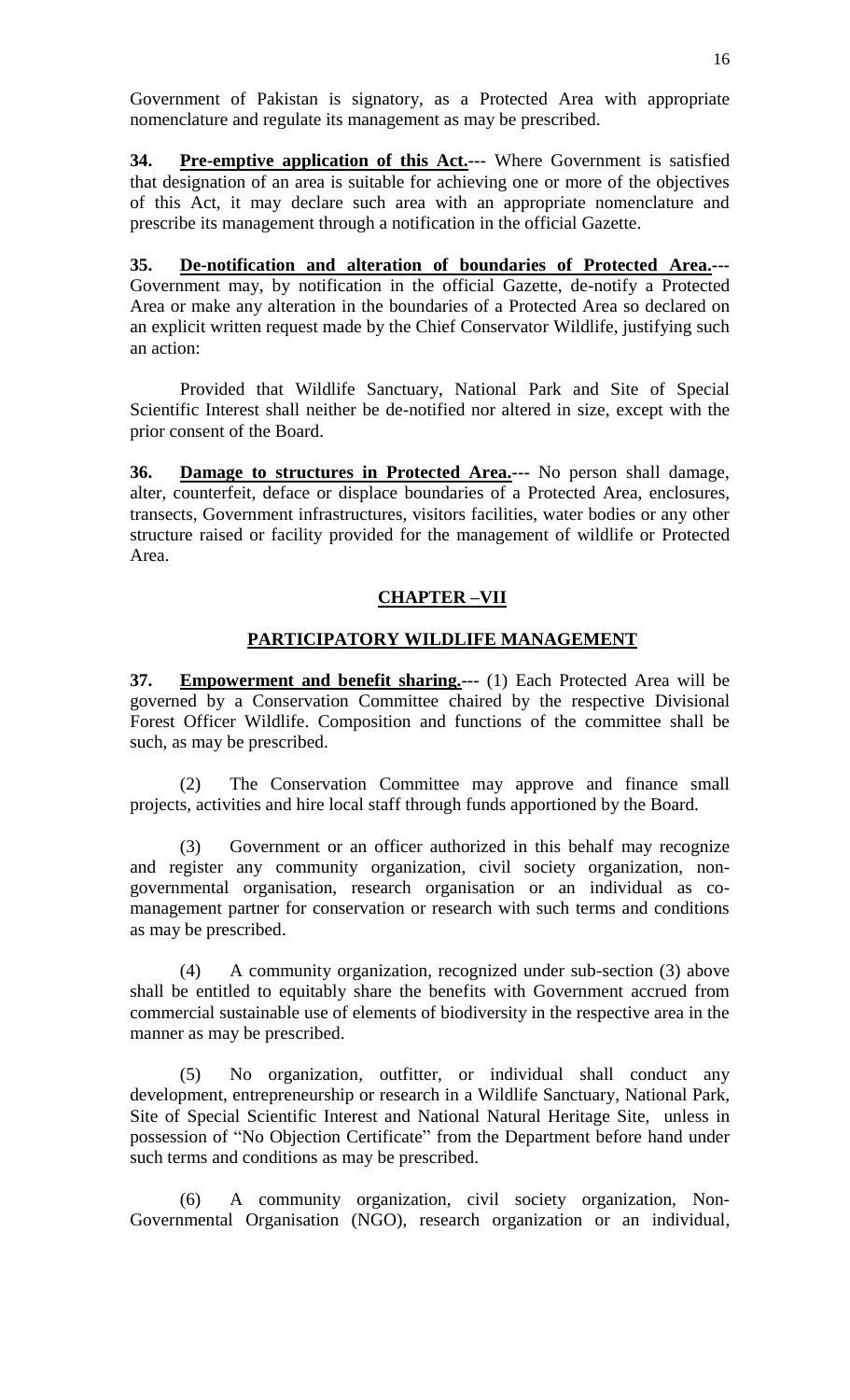recognized under sub-section (3) above, shall share the benefits accrued from use of the elements of biodiversity as may be prescribed.

**38. Private Game Reserve.---** (1) Where Government or an officer authorized in this behalf is satisfied that an area of private land has been dedicated by its owner for the purposes similar to a Game Reserve, he may, on the application of the owner, declare such an area to be a Private Game Reserve.

(2) Hunting of wild animals, in a Private Game Reserve, shall not be allowed except under a permit, issued by the owner under intimation to the Department or by an officer authorized in this behalf upon concurrence of the owner. The maximum number of the permits for the game species and for the season shall be agreed between the owner and the Department.

(3) The amount of hunting permit fee charged by the owner shall in no case be less than the amount fixed by the Government in a Game Reserve of similar nature and species. The amount of permit fee fixed by the Government shall be shared equitably among the owner and Government as may be prescribed.

(4) The owner of a Private Game Reserve shall prepare a management plan of the Game Reserve in consultation with Department and shall cause it to be implemented after approval of the same by the Chief Conservator Wildlife.

Government may, by notification in the official Gazette, at any time, declare that any Private Game Reserve shall cease to be a Private Game Reserve.

**39. Conservancy.---** (1) Government may declare any landscape, which supports or has the potential to support significant biodiversity for sustainable multiple use management, including biodiversity conservation, collaboratively by the local communities and Government, as a Conservancy.

(2) The Conservancy may be managed in a manner as may be prescribed.

**40. Community Managed Game Reserve.---** Where Government is satisfied that an area of land owned by Government or communities can be effectively managed for sustainable hunting of wild animals, collaboratively by the local communities and Government, it may declare such an area to be Community Managed Game Reserve and manage this in a manner as may be prescribed.

## **CHAPTER -VIII**

## **EX-SITU CONSERVATION OF WILDLIFE**

**41. Wildlife Park.---** Government may declare and enclose any area for propagation of wild animal species under natural or semi natural conditions, conservation awareness, research and recreation, as a Wildlife Park, which shall be managed in a manner as may be prescribed.

**42. Zoological Garden or Zoo.---** (1) Government may establish or allow establishment of Zoo or Zoological Garden in public or private sector for keeping animals of indigenous or exotic species for the purposes of recreation, conservation education, propagation and research to be managed in a manner as may be prescribed.

(2) An officer authorized in this behalf may register on prescribed fee, and regulate the establishment and operation of a Zoo or Zoological Garden established under sub-section (1).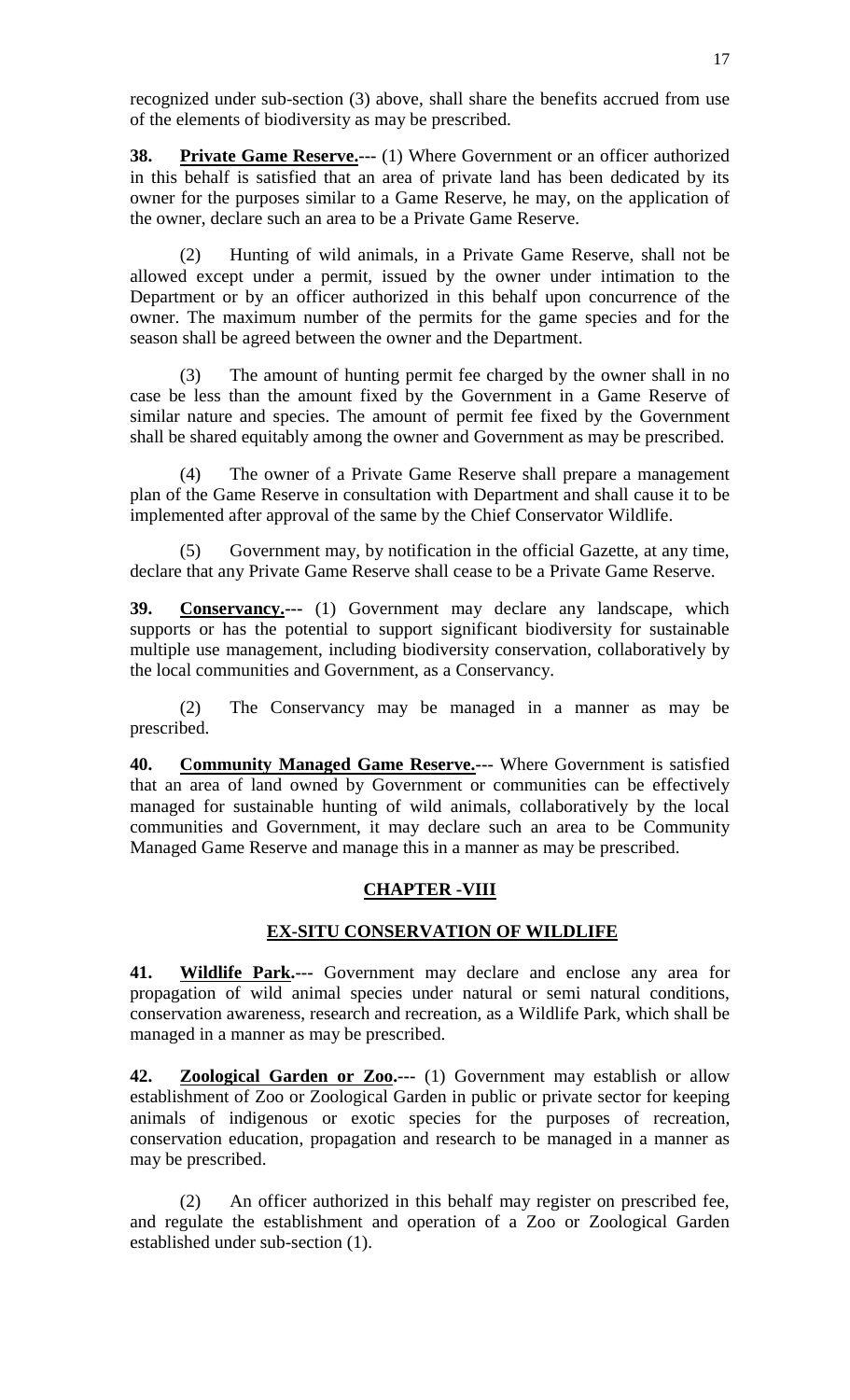(3) Every owner or operator of an existing facility, referred to in subsection (1), shall get the facility registered within six months of coming into force of this Act.

(4) Government or an officer authorized in this behalf may regulate transport and trade between various zoos or breeding facilities registered under this Act in a manner as may be prescribed.

(5) Government or an officer authorized in this behalf may regulate release in the wild or harvest after release in the wild of the captive bred animal as may be prescribed.

**43. Breeding Facility.---** (1) Government or an officer authorized in this behalf may register on prescribed fee, and regulate the establishment and operation of a Breeding Facility of wild animals, including the exotic animals, or any other similar facility, with whatever nomenclature known in public and private sector, as may be prescribed.

(2) Every owner or operator of an existing facility, referred to in subsection (1), shall get the facility registered within six months of coming into force of this Act.

(3) Government or an officer authorized in this behalf may regulate transport and trade between various breeding facilities or zoos registered under this Act.

(4) Government or an officer authorized in this behalf may regulate release in the wild or harvest after release in the wild of the captive bred animal as may be prescribe.

## **CHAPTER -IX**

## **POWERS OF OFFICER**

**44. Issuing of licences, permits, no objection certificates.---** Any officer authorized by Government in this behalf, may issue a Licence, big game hunting, small game hunting, permit for big game hunting, small game hunting or a No Objection Certificate for regulating, hunting, possession, dealing, display and transportation as may be prescribed.

**45. Cancellation of licences, permits, no objection Certificates.---** Any officer authorized by Government in this behalf, may cancel a Licence, for big game hunting, small game hunting, permit for big game hunting, small game hunting, a No Objection Certificate issued under section 44 of this Act in a manner as may be prescribed.

**46. Power to establish check post.---** Any officer authorized by Government in this behalf, may order establishment of a temporary or permanent check post in any area for regulating hunting, possession, dealing, display and transportation of wild animals and their products as may be prescribed.

**47. Search and arrest without warrant.---** (1) Any officer or any other person, authorized by Government in this behalf, may search any person, premises, vessel, vehicle, animal package, receptacle or covering, without warrant,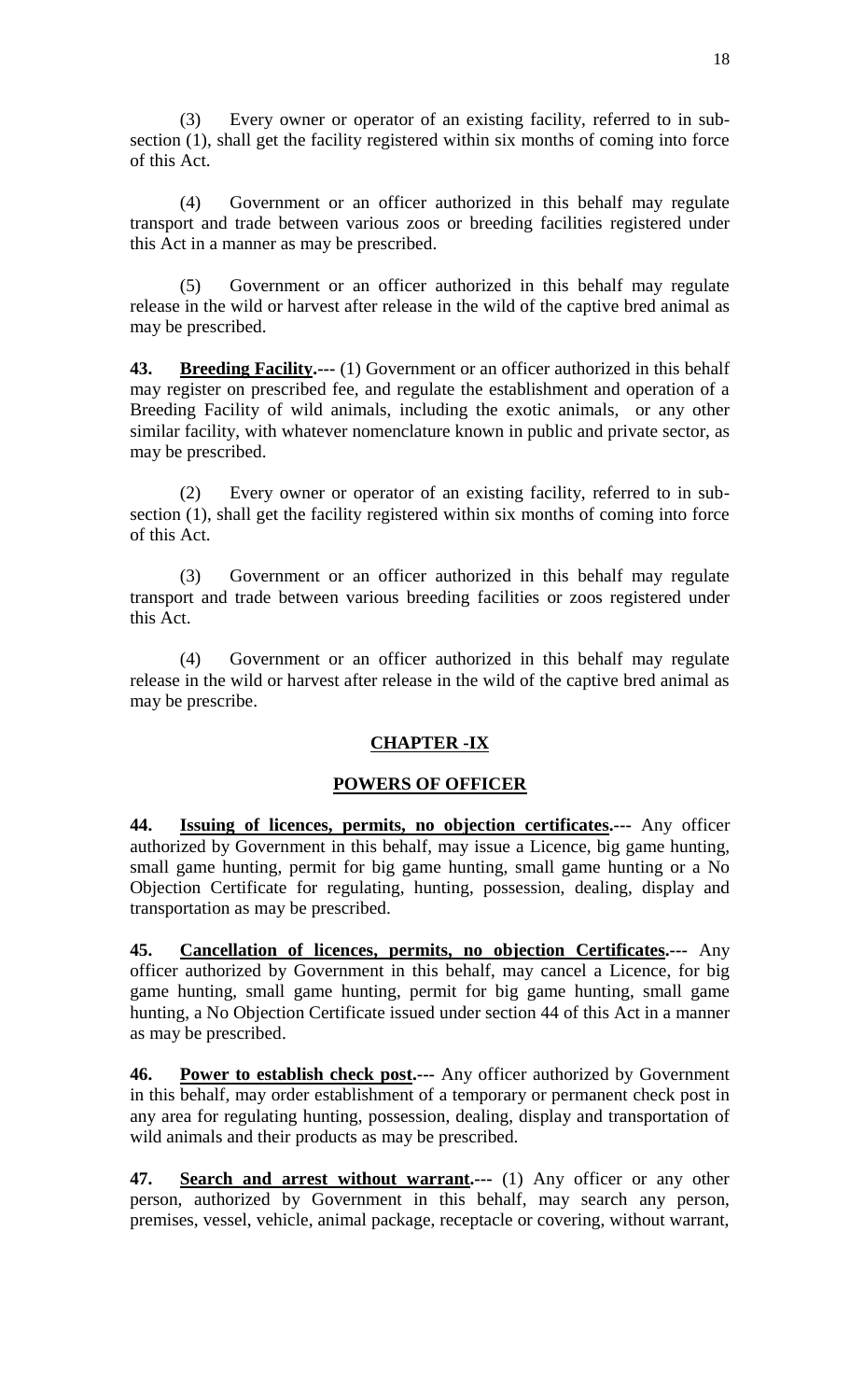so as to satisfy himself as to whether or not an offence under this Act has been committed and arrest the offender without warrant.

(2) The person arrested under sub-section (1) shall be produced, in the absence of any unavoidable circumstances, to the nearest police station within 24 hours, for further proceedings under the law for the time being in force.

**48. Seizure and confiscation of case property.---** Any officer or any person authorized by Government in this behalf may-

- (a) seize and confiscate any wild animal, dead or alive, which has been acquired otherwise than in accordance with the provisions of this Act; and
- (b) seize any fire-arm, net, trap, snare, bow, arrow or any vehicle or vessel or anything what-so-ever used or suspected to have been used in the commission of an offence under this Act.

**49. Disposal of case property.---** Notwithstanding any other provision of this Act, the officer or any other person authorized in this behalf may sell or dispose of any property seized or confiscated under section 48, or set free in the wild any animal if seized alive, and may, subject to the determination of the rights thereto, deal with the proceeds in such manner as may be prescribed.

**50.** Prevention of commission of offence.--- Every officer, or any other person authorized by Government in this behalf, shall be competent to prevent by all lawful means the commission of any offence under this Act.

**51.** Compounding of offence.... (1) Government may, by notification in the Official Gazette, empower an officer,-

- (a) to accept from any person against whom reasonable proof for committing an offence under this Act exists, a sum of money by way of compensation for such offence as may be prescribed; and
- (b) to release the property, which has been seized as liable to confiscation, on receipt of the value thereof, as estimated by an officer authorized in this behalf.

(2) On the receipt of compensation or such value of property or both under sub-section (1), as the case may be, the suspected person, if in custody, shall be discharged and the property, if any, seized shall be released and no further proceedings shall be taken against such person or property.

(3) The sum of money accepted as compensation under clause (a) of sub-section (1), shall in no case exceed the sum of one hundred thousand rupees.

(4) The officer authorized in this behalf may give as reward a portion of the amount realized as compensation and value of property under sub-section (3), to the person or persons who helped in detection, registration and/or disposal of the offence. Such reward shall not exceed one-fourth of the amount so realized.

**52. Powers of the Wildlife Officer.---** The Wildlife Officer shall, for the purpose of this Act have the same powers as are vested in a Civil Court under the Code of Civil Procedure, 1908 in respect of the following matters, namely: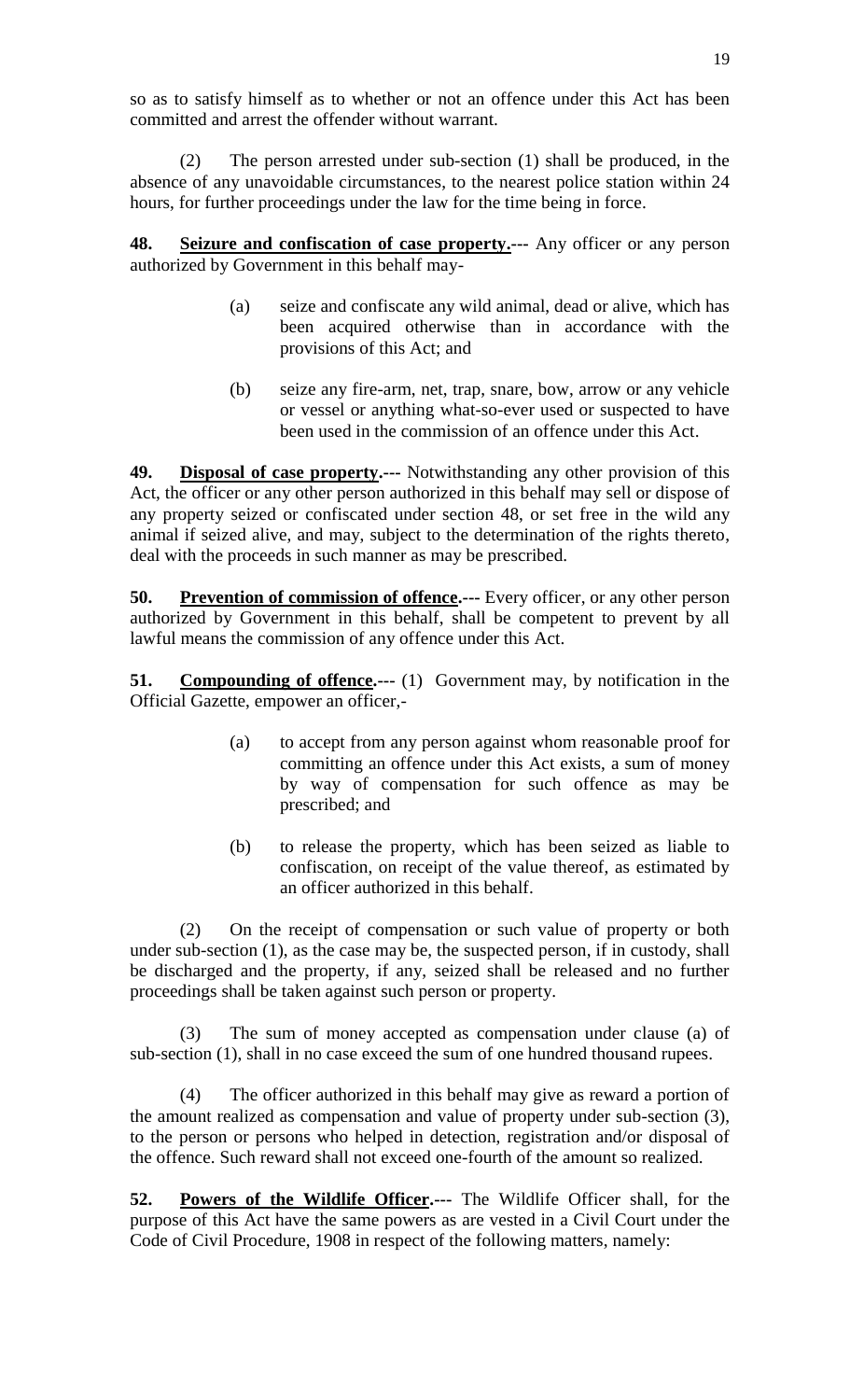- (a) summoning and enforcing the attendance of persons and examining him on oath;
- (b) compelling the production of documents;
- (c) receiving evidence on affidavits; and
- (d) issuing commission for examination of witnesses.

**53. Delegation of powers.---** Government may, by notification in the official Gazette, delegate all or any of the powers conferred upon it under the provisions of this Act to Wildlife Officer, Forest Officer and any officer subordinate to it.

**54. Grant of Exemption.---** Notwithstanding anything contained in this Act, Government may, upon request by the officer authorized in this behalf, allow, by notification in the official Gazette, killing and capturing of such wild animals in such places and by such means as may be specified in the notification, in the interest of any scientific or public purpose.

**55. Revision of Schedules, period and fee.---** Government or an officer authorized in this behalf may, by notification in the official Gazette, in respect to any specified area,-

- (a) add to or exclude from the Schedules any wild animals, subject to such conditions as it may impose in each case;
- (b) fix or alter the period during which any wild animal may be hunted;
- (c) open or close any area to hunting; and
- (d) revise the fee for various types of licences or permits prescribed under this Act or the Management Plan.

# **CHAPTER –X**

## **TRIAL OF WILDLIFE OFFENCES**

**56. Liability to inform.---** Every coupe purchaser or lessee of forest, nontimber forest produce, fish, wildlife, mines, Lambardar, Canal Patwari, Public Works Department Daroga, Chowkidar, Dafadar, Village Watchman, Abdar, Zilladar, Revenue Patwari, Qannungo and Tehsildar shall, in the absence of any reasonable excuse, be bound to give to any officer or any other person authorized in this behalf, information in respect of any snaring, trapping, netting, unauthorized killing, or any other offence under this Act committed within the limits of his jurisdiction, as soon as the commission of such offence comes to his knowledge.

**57. Confiscation of property.---** When the offender is not known or cannot be traced, any property found at or around the spot shall be confiscated by the officer authorized in this behalf, if he has reasons to believe that the property in question was used in the commission of the offence.

**58. Abetment of an offence.---** Abetment of any offence under this Act or rules shall be punishable as the offence.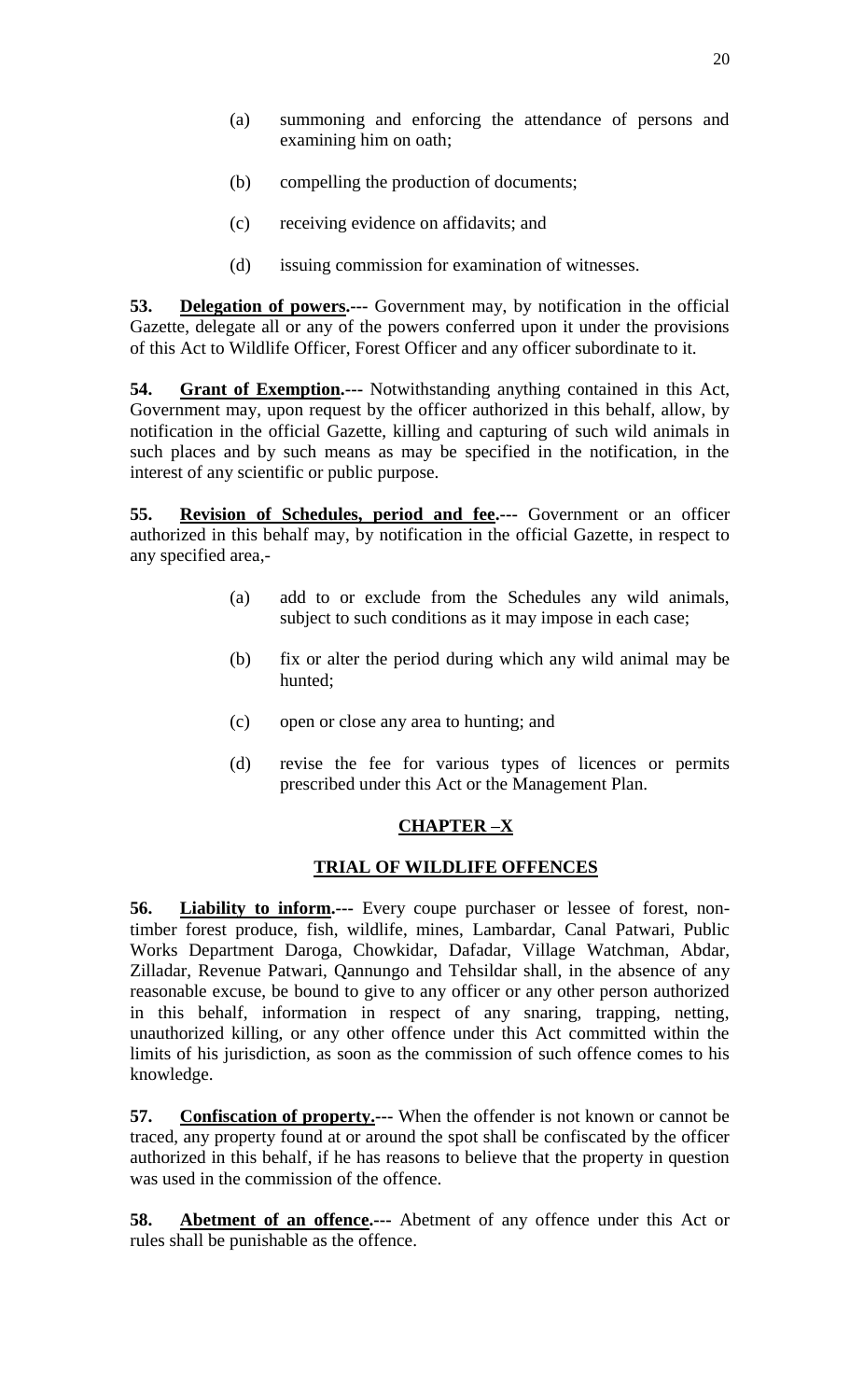**59. Interference in duty.---** No person shall interfere or attempt to interfere in the performance of any functions or in the discharge of any duty under this Act and the rules made thereunder.

**60. Lodging of complaint.---** (1) No Court, except on the complaint of the officer or any person authorized by Government in this behalf, shall take cognizance of any offence under this Act.

(2) Members of the Wildlife Force and forest force shall be accepted as witness in the meaning of the Code of Criminal Procedure,1898 (Act No. V of 1898) for the purpose of prosecution of the case under this Act.

**61. Competent Court.---** No Court inferior to that of a Judicial Magistrate of the First Class shall take cognizance of and try an offence under this Act.

**62. Summary trial. ---** The Judicial Magistrate of the First Class may try any offence punishable under this Act summarily, in accordance with the provision of the Code of Criminal procedure,1898.

**63. Hunting in defence.---** (1) Notwithstanding any other provision of this Act, it shall not be an offence if-

- (a) any person kills any wild animal by any means in the immediate defence of his own life or that of the life of any other person; and
- (b) the owner of livestock or his employee kills any wild animal, doing material damage to his livestock, by means not prohibited under this Act, within a reasonable distance where that livestock is grazing or where it is enclosed for the night:

Provided that clause (b) shall not apply to any livestock unlawfully grazing, herded or unguarded.

(2) The killing under sub-section (1) of wild animals shall be reported to the nearest office established for the purposes of this Act with the least possible delay.

(3) The meat or trophy of any wild animal killed under sub-section (1) shall be the property of Government and shall be disposed of as directed by the officer authorized in this behalf.

(4) Government may compensate the loss of life and property caused by wild animals in the manner as may be prescribed.

**64. Onus of proof.---** Where during any proceedings taken under this Act or in consequence of anything done under this Act, a question arises as to whether any animal, trophy, meat or derivative is the property of Government, such animal, trophy, meat or derivative shall be presumed to be the property of Government, until the contrary is proved.

**65. Officers to be public servants.---** The officers or persons authorized under any provisions of this Act to do a certain thing or act in certain manner shall be deemed to be public servants within the meaning of the Pakistan Penal Code,1860 (XLV of 1860).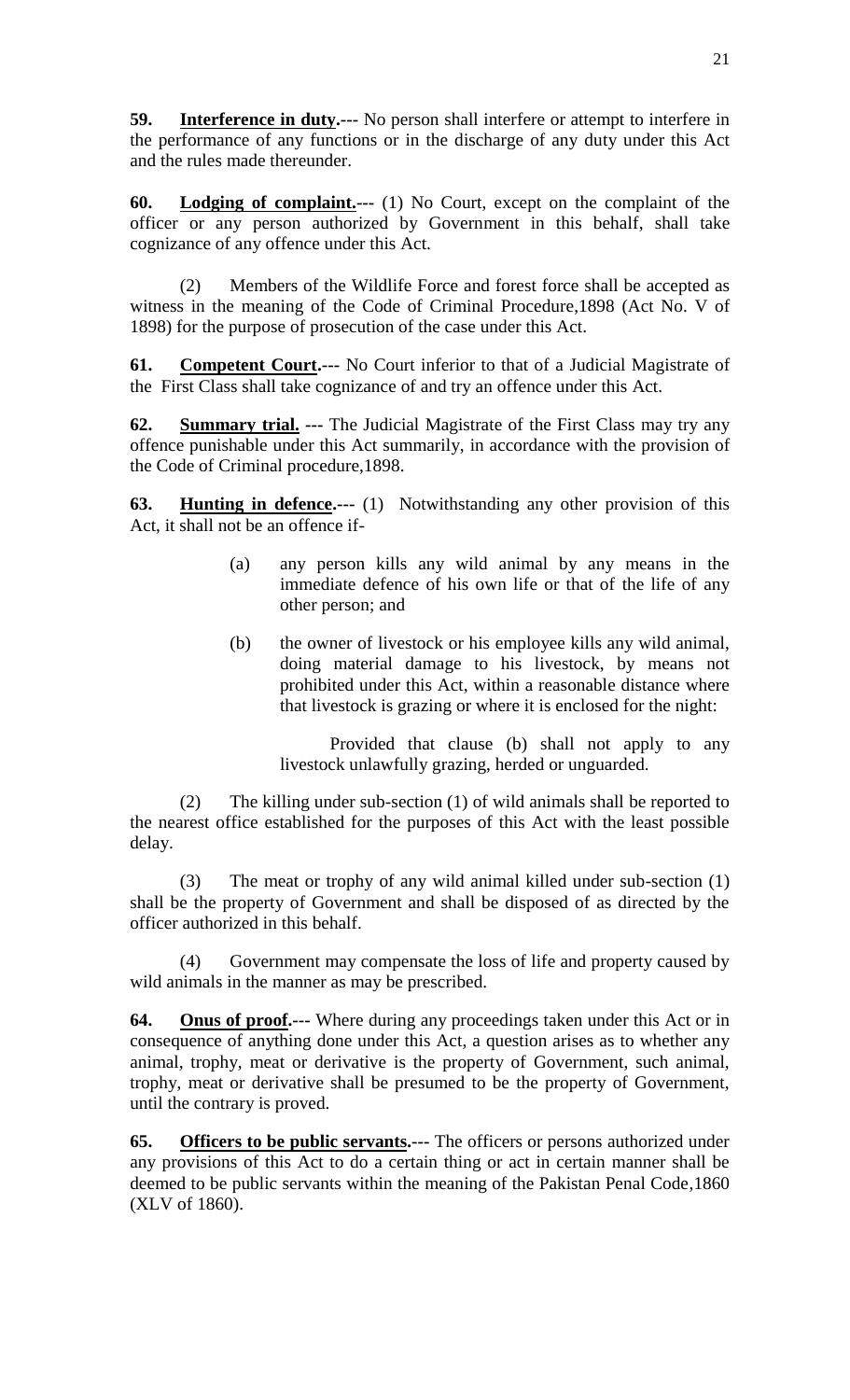**66. Protection of action by officers.---** No suit, prosecution or other legal proceedings shall lie in any court against any officer empowered under this Act, for anything done or intended to be done in good faith in pursuance of any provision of this Act or the rules.

**67. Duty of Police Officer and members of other law enforcing agencies.---** Every police officer and member of other law enforcing agencies shall, upon request made by any officer or person empowered under this Act, assist him in the due discharge of his duties under this Act.

# **CHAPTER -XI**

#### **PENALTIES AND PUNISHMENTS**

**68. Penalties.---** (1) Whoever contravenes or attempts to contravene the provisions of this Act shall be punished as provided in the Fourth Schedule.

(2) Whoever, having already been convicted of an offence under subsection (1), is again convicted thereunder, shall, on every subsequent conviction, be punished with imprisonment which shall not be less than three months, or fine which shall not be less than ten thousand rupees or both, and his fire-arm, vehicle, appliance or anything used in the commission of the offence and his Licence, permit or special permit, issued under this Act, shall be confiscated/cancelled and he shall not be eligible to such Licence, permit, or a special permit, as the case may be, for a period of at least two years.

The property confiscated under sub-sections (1) and (2) shall become property of Government, and may be disposed of by the Department in a manner as may be prescribed.

(4) For any other offence under this Act or the rules for which no specific penalty is provided, the offender shall be punished with fine of rupees ten thousand or one month imprisonment or with both.

## **CHAPTER -XII**

## **MISCELLANEOUS**

**69. Power to make rules.---** (1) Government may make rules for the purposes of carrying into effect the provisions of this Act.

(2) In particular and without prejudice to the generality of the foregoing powers, such rules may provide for,-

- (a) the powers and duties of the officers and other persons especially authorized to perform functions under this Act;
- (b) the form in which, the terms and conditions on which, a Licence, special Licence, a permit or a special permit may be granted;
- (c) the fees to be charged for any Licence, a permit, a special permit or entry to any Protected Area;
- (d) in the case of any species of wild animals, the number and the sex that may be killed under a Licence, a permit or a special permit;
- (e) reward to persons who render help in detection of offences under this Act;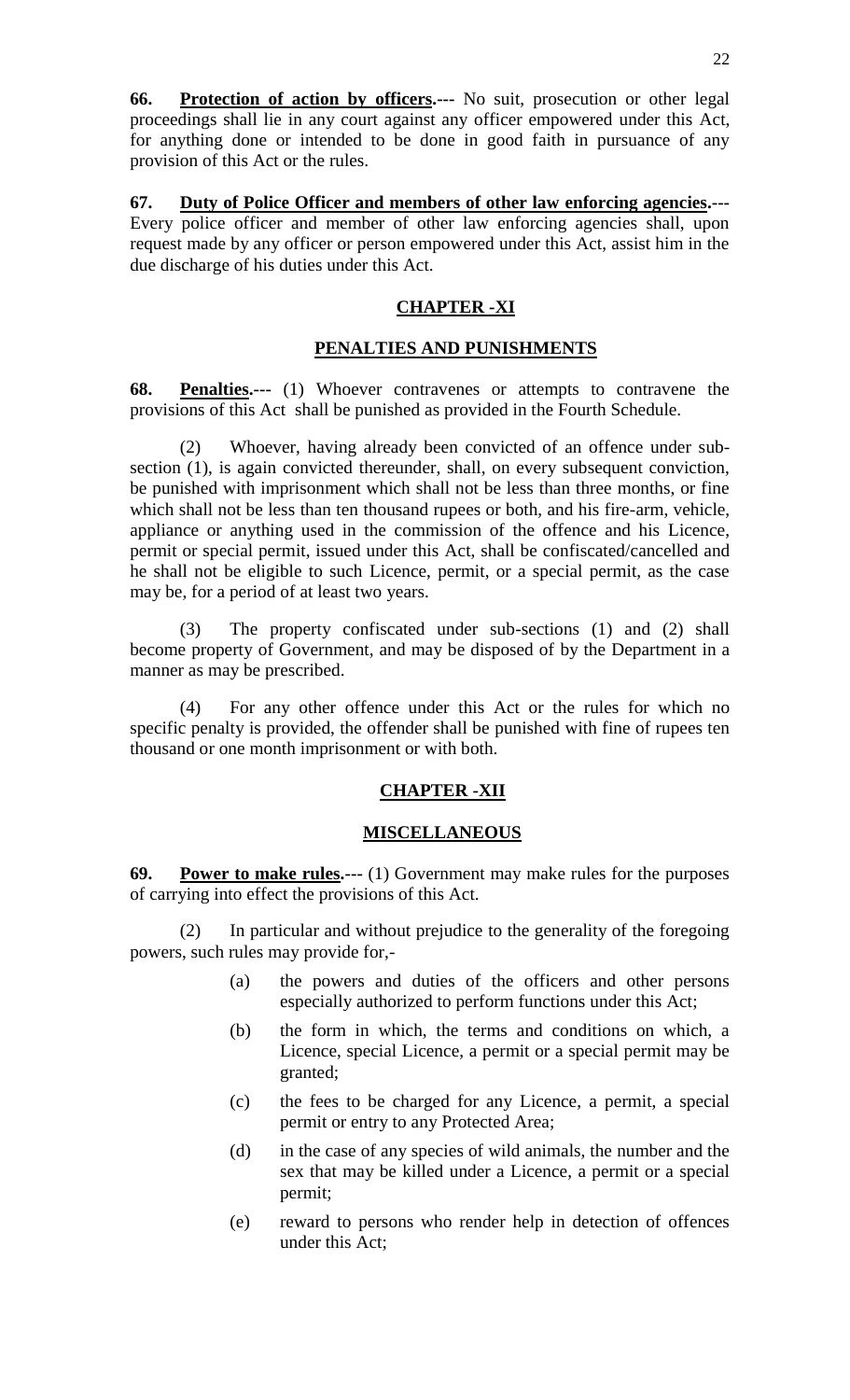- (f) the authorities by whom, the conditions on which, and the manner in which, licences may be issued; and
- (g) the management of Wildlife Sanctuary, Site of Special Scientific Interest, Wildlife Refuge, National Park, Biosphere Reserve, National Natural Heritage Site, Forest Biodiversity Reserve, Game Reserve, Private Game Reserve, Conservancy, Community Managed Game Reserve, Wildlife Park, Zoological Garden, captive breeding facilities or any other area required to be managed under this Act.

**70.** Overriding effect.--Provisions of this Act shall override the provisions of all other Acts, which, partially or fully, address matters related to protection, preservation, conservation and management of wild animals in the Province.

**71. Repeal and savings.---** (1) The Khyber Pakhtunkhwa Province Wildlife (Protection, Preservation, Conservation and Management) Act, 1975 (Khyber Pakhtunkhwa Act No. V of 1975) and Martial Law Order No. 292 of 1981 are hereby repealed.

(2) Notwithstanding the repeal of the enactment mentioned in subsection (1), everything done, action taken, obligation, liability, penalty or punishment incurred, inquiry or proceedings commenced, officer appointed or person authorized, jurisdiction or power conferred, rule made and Licence or order issued under the provisions of the said enactment or rules made thereunder shall continue in force, and so far as may be, be deemed to have been respectively done, taken, incurred, commenced, appointed, authorized, conferred, made or issued under this Act and any enactment or document referring to any of the said provisions shall, as far as may be, construed to refer to this Act or the corresponding provision thereof.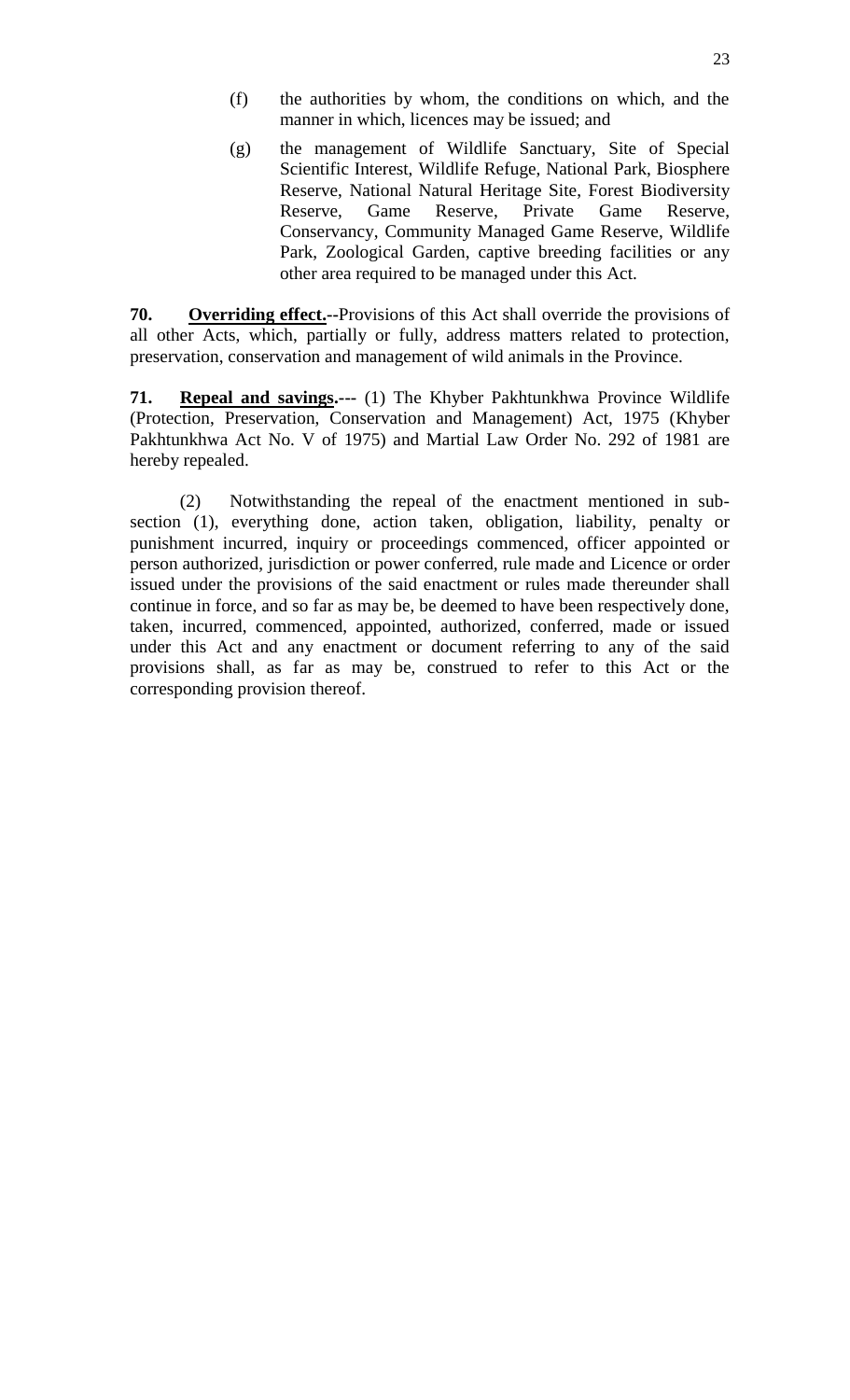#### **SCHEDULES FIRST SCHEDULE**

# [see sections 2(f), (g), (ee), (kkk), (lll); 9(c), (d), (e), (i), (j) and 10] **ANIMALS WHICH SHALL BE HUNTED ONLY UNDER THE TERMS OF A SMALL GAME/BIG GAME HUNTING LICENCE/PERMIT**

# **PART -I**

(Animals, which may be hunted on a Small Game Hunting Licence).

#### **Name of Species**

#### **Anatidae** Ducks

- 1. Northern Pintail *(Anas acuta)*
- 
- 
- 
- 5. Eurasian Wigeon *(Anas Penelope)*
- 
- 
- 8. Common Pochard *(Aythya farina)*
- 9. White-eyed Pochard *(Aythya nyroca)*
- 

#### **Rallidae** Coots and Moorhens

- 1. White breasted Moorhen *(Amaurornis phoenicurus)*
- 
- 3. Eurasian Coot *(Fulica atra)*

#### **Charadriidae** Plovers, Sandpipers, Snipes and other waders

| 1. Golden Plover                           | (Pluvialis apricaria)                          |
|--------------------------------------------|------------------------------------------------|
| 2. Grey Plover<br>3. Eastern Golden Plover | (Pluvialis squatarola)<br>(Pluvialis dominica) |
| 4. Eurasian Curlew                         | (Numenius arquata)                             |
| 5. Solitary Snipe                          | (Gallinago solitaria)                          |

#### **Pteroclididae** Sandgrouses

| 1. Tibetan Sandgrouse                   | (Syrrhaptes tibetanus) |
|-----------------------------------------|------------------------|
| 2. Indian Sandgrouse                    | (Pterocles exustus)    |
| 3. Spotted Sandgrouse                   | (Pterocles senegallus) |
| 4. Imperial or Black bellied Sandgrouse | (Pterocles orientalis) |
| 5. Coronetted Sandgrouse                | (Pterocles coronatus)  |
| 6. Close-Barred or painted Sandgrouse   | (Pterocles indicus)    |
|                                         |                        |

# **Columbidae:** Pigeons and doves

All Species of pigeons and Doves, other than the Green pigeons and Imperial pigeons (Genus Ducula).

**Phasianidae and Turnicidae**: Francolins, Partridges and Quails

2. Common Teal *(Anas crecca)* 3. Mallard *(Anas platyrhynchos)* 4. Gadwall *(Anas strepera)* 6. Garganey *(Anas querquedula)* 7. Shoveler *(Anas clypeata)* 10.Tufted Duck *(Aythya fuligula)*

2. Common Moorhen *(Gallinula chloropus)*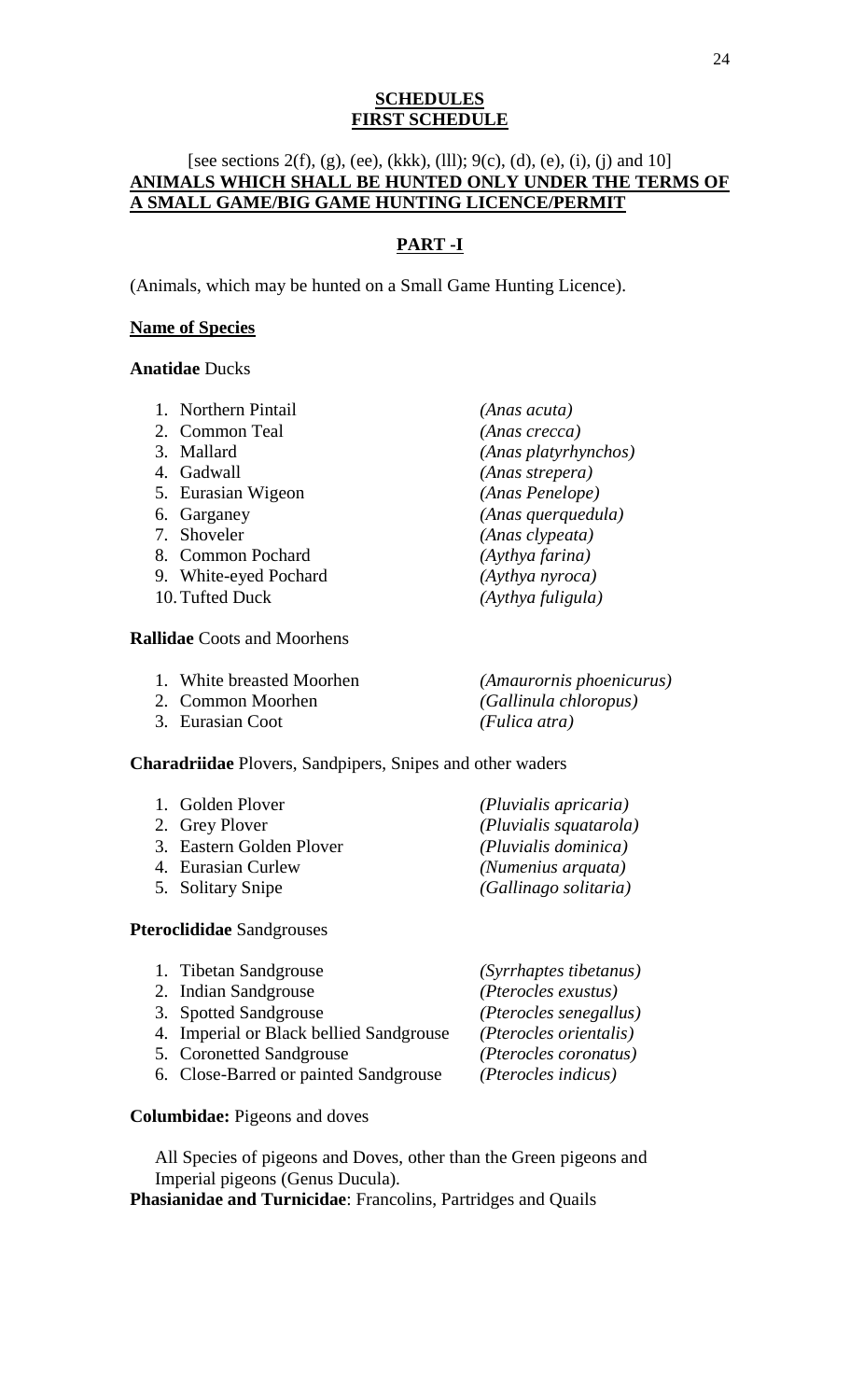6. Rain quail or Black breasted quail *(Coturnix coromandelica)*

#### **Lepus**: i.e Hares

| 1. Cape Hare    | (Lepus capensis)    |
|-----------------|---------------------|
| 2. Indian Hare  | (Lepus nigricollis) |
| 3. Arabian Hare | (Lepus arabicus)    |

#### **PART -II**

Animals for hunting of which a Small Game Hunting Permit shall be required in addition to the Small Game Hunting Licence to be issued by the officer authorized in this behalf.

| 1. Koklass pheasant    | (Pucrasia macrolopha)      |
|------------------------|----------------------------|
| 2. Kalij pheasant      | (Lophura leucomelana)      |
| 3. Himalayan Snow cock | (Tetraogallus imalayensis) |

#### **PART -III**

Animals which can be live caught only under a Small Game Hunting Permit to be granted by an officer authorized in this behalf, in addition to the Small Game Hunting Licence.

| 1. Common quail                                                         | <i>(Coturnix coturnix)</i>                                         |
|-------------------------------------------------------------------------|--------------------------------------------------------------------|
| 2. Rain quail or Black breasted quail ( <i>Coturnix coromandelica</i> ) |                                                                    |
| 3. Common Crane                                                         | $(Grus \, grus)$                                                   |
| 4. Demoiselle Crane                                                     | (Anthropoides virgo)                                               |
| 5. See-see partridge                                                    | (Ammoperdix griseogularis)                                         |
| 6. Chukar partridge                                                     | (Alectoris chukar)                                                 |
| 7. Grey partridge                                                       | <i>(Francolinus pondicerianus)</i>                                 |
| 8. Black partridge                                                      | <i>(Francolinus francolinus)</i>                                   |
| 9. Mynas (Family                                                        | (Sturnidae, Genus Sturnus)                                         |
| 10. Parrots                                                             | (Alexandrine Parakeet Psittacula                                   |
|                                                                         | eupatria) Rose-ringed Parakeet (Psittacula krameri) Blossom-headed |
| Parakeet (Psittacula cyanocephala)                                      |                                                                    |
| 11. House sparrows                                                      | <i>(Passer domesticus)</i>                                         |
| 12. Doves, Pigeons (Family: Columbidae, Genus: Columba)                 |                                                                    |
| 13. Buntings                                                            |                                                                    |
| 14. Munias                                                              |                                                                    |
| 15. Finches                                                             |                                                                    |
| $1 \times T11$                                                          |                                                                    |

- 16.Thrushes
- 17.Larks
- 18.Bulbuls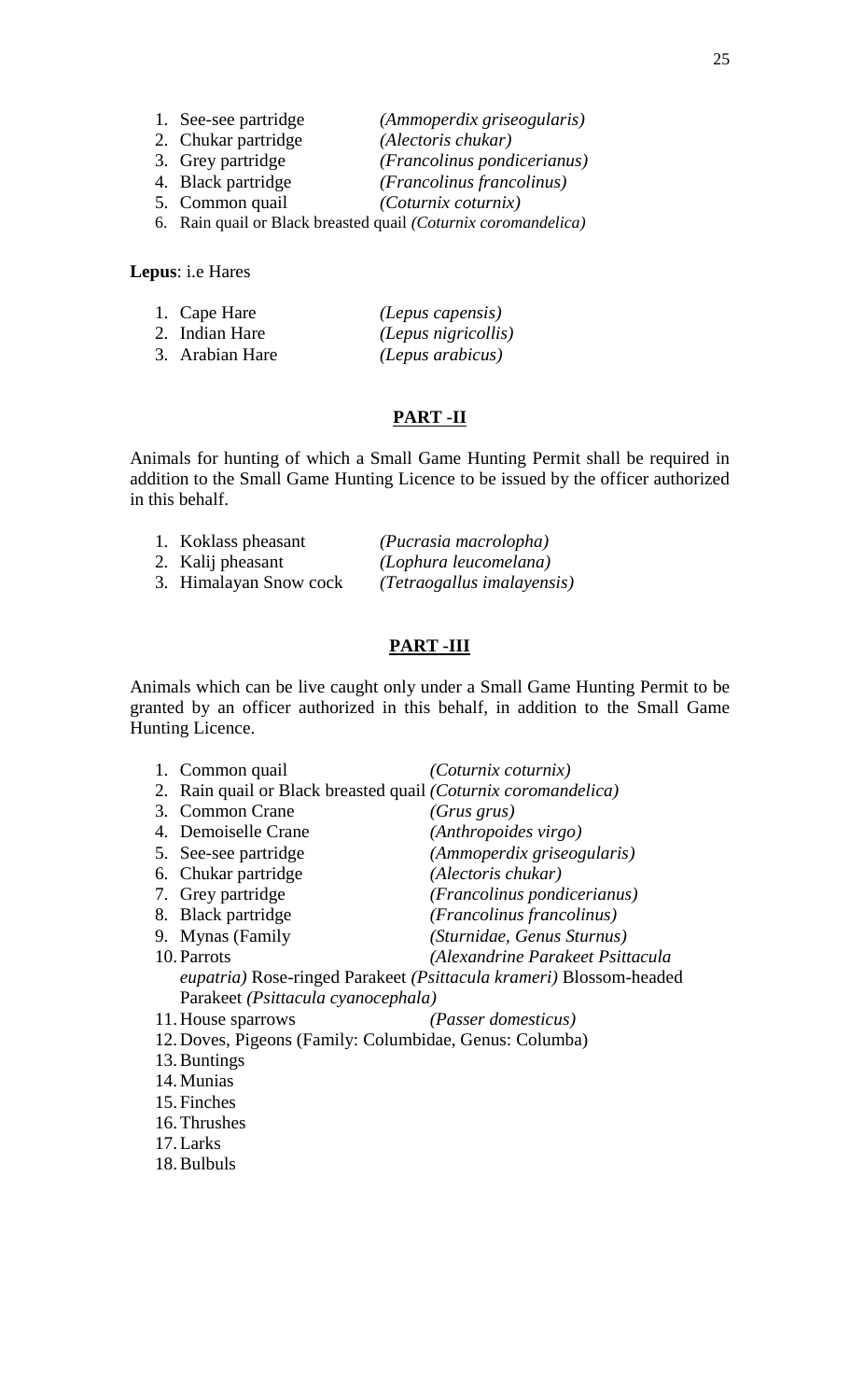#### **PART -IV**

Animals for hunting of which a Big Game Hunting Permit shall be required in addition to the Big Game Hunting Licence to be issued by the officer authorized in this behalf.

- 1. Common leopard *(Panthera pardus)*
- 2. Wolf *(Canis lupus)*
- 3. Rhesus Monkey *(Macaca mulatta)*
- 4. Himalayan ibex *(Capra ibex)*
- 5. Grey goral *(Naemorhedus goral)*
- 6. Markhor *(Capra falconeri)*
	- 7. Urial *(Ovis vigni)*

#### **PART -V**

Animals which are usually considered as vermin can be hunted under the provisions of a No Objection Certificate to be issued by the officer authorized in this behalf, in addition to a Small Game Hunting Licence or Big Game Hunting Licence or a trapping permit as the case may be;

1. Wild boar *(Sus scrofa)* 2. Jackal *(Canis aureus)* 3. Indian porcupine *(Hystrix indica)* 4. Fulvous fruit bat (*Rousettus leschenaultia)* 5. House crows *(Corvus splendens)*

#### **SECOND SCHEDULE**

#### (see section 13)

**Animals, trophies or meat, for the possession, transfer, display or exit of which a Certificate of Lawful Possession is required:**

- 1. Any live wild animal
- 2. Trophy of any wild animal

## **THIRD SCHEDULE**

[see section  $2(zz)$ ]

#### **Protected Animals, i.e. Animals, which shall neither be hunted nor possessed.**

- 1. All Game Animals when immature i.e. not fully grown,
- 2. All female Game Animals when:
	- (a) Pregnant;
	- (b) In a condition that indicates that they are suckling or feeding young; and
	- (c) Accompanied by their immature offspring.
- 3. All females of following species:
	- (a) Grey Goral *(Naemorhedus goral)*
	- (b) Markhor (all races) *(Capra falconeri)*
	- (c) Ibex or Himalayan ibex (*Capra ibex)*
- 4. (1) All individuals of the following species, genera, families of birds;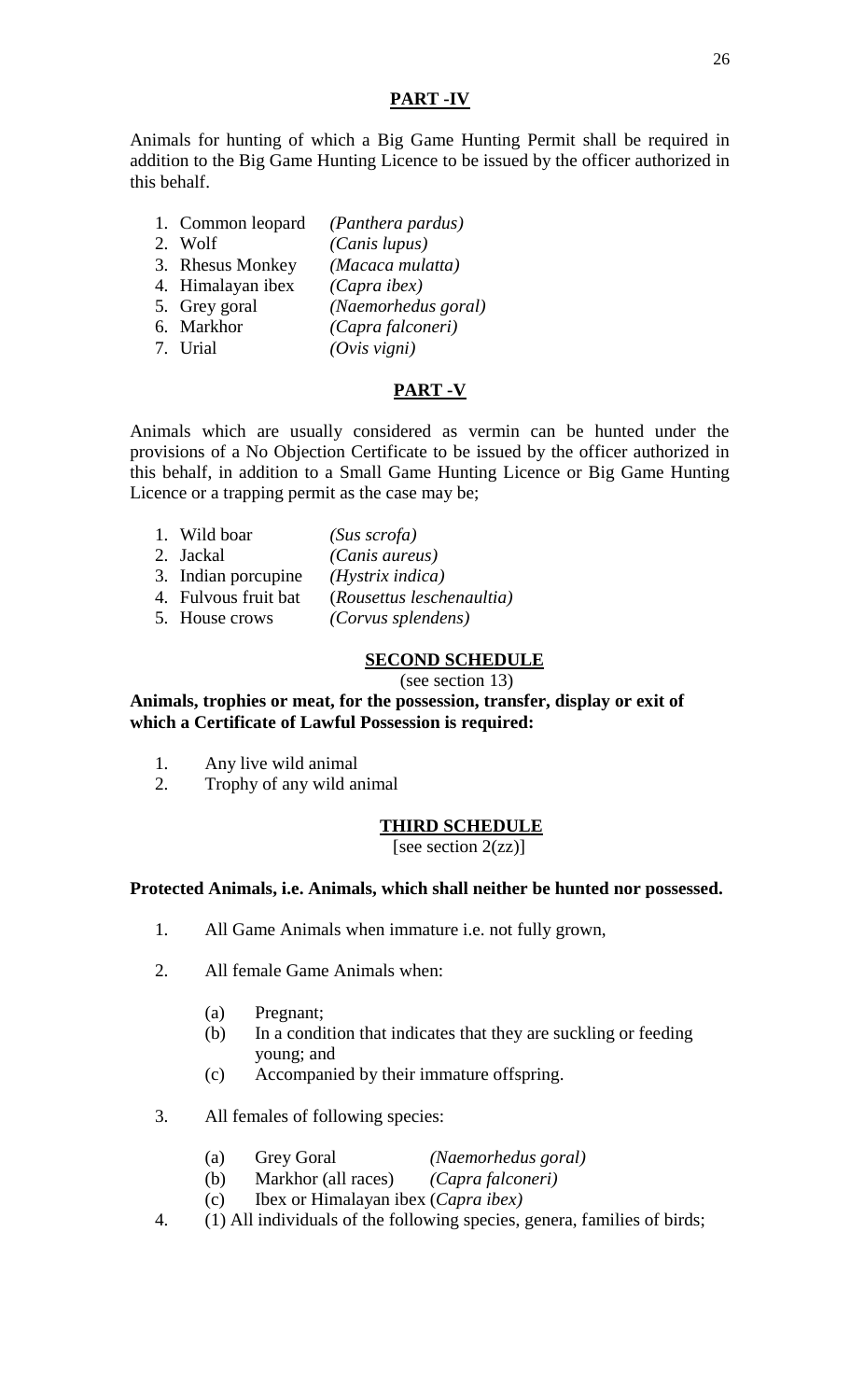- (b) All members of the family **PELECANIDAE**; i.e. all pelicans;
- (c) All members of the family **CICONIIDAE**; i.e. all storks;
- (d) All members of the family **THRESKIORNITHIDAE**; i.e. all Ibis' and Spoonbills;
- (e) All members of the family **PHOENICOPTERIDAE**; i.e. all flamingos;
- (f) All members of the genus **Cygnus** i.e. all Swans;
- (g) All members of the genus **Anser** i.e. all geese;
- (h) All Members of the GENUS **HELIOPAIS** i.e. all Fin foots;
- (i) All Members of the family **OTIDIDAE;** i.e. all Bustards;
- (j) All Members of the SUB-FAMILY **SCOLOPACINAE** i.e. all Woodcocks;

All members of the GENUS **DUCULA**; i.e. all imperial Pigeons;

- (k) All members of the GENUS **TRERON** i.e. all green Pigeons;
- (l) All members of the GENUS **STURNUS** i.e. all Starlings;
- (m) All Members of the family **ACCIPITRIDAE** i.e. all Hawks, Vultures, Kites, Buzzards, Hawk-Eagles, Eagles, Harriers and Ospreys; and
- (n) All Members of the family **FALCONIDAE** i.e., all Falcons.
- (2) The following species of Ducks, Moorhens, Lapwings and Snipes,-

| (a)                | Marbled teal                                        | (Maramaronetta angustirostris)                              |
|--------------------|-----------------------------------------------------|-------------------------------------------------------------|
| (b)                | Lesser Whistling teal                               | (Dendrocygna javanica)                                      |
| (c)                | Large Whistling teal                                | (Dendrocygna bicolour)                                      |
| (d)                | <b>Falcated</b> teal                                | (Anas falcate)                                              |
| (e)                | Pink-headed Duck                                    | (Rhodonessa caryphyllancea)                                 |
| (f)                | Cotton teal                                         | (Nettapus coromandelianus)                                  |
| (g)                |                                                     | White-headed Duck or Stiff-tailed Duck(Oxyura leucocephala) |
| (h)                | Nukhta or Comb Duck (Sarkidiornis melanotos)        |                                                             |
| (i)                | Ruddy Shelduck or Brahminy Duck(Tadorna ferruginea) |                                                             |
| (i)                | <b>Common Shelduck</b>                              | (Tadorna tadorna)                                           |
| (k)                | <b>Red-crested Pochard</b>                          | (Netta rufina)                                              |
| (1)                | <b>Greater Scaup</b>                                | (Aythya marila)                                             |
| (m)                | Long tailed Duck or Old Squaw (Clangula hyemalis)   |                                                             |
| (n)                | Golden eye Duck                                     | (Bucephala clangula)                                        |
| $\left( 0 \right)$ | Smew                                                | (Mergus albellus)                                           |
| (p)                | Goosander                                           | (Mergus merganser)                                          |
| (q)                | Red breasted merganser                              | (Mergus serrator)                                           |
| (r)                | Purple Moorhen                                      | (Porphyrio porphyrio)                                       |
| (s)                | <b>Red wattled Lapwing</b>                          | (Hoplopterus indicus)                                       |
| (t)                | <b>Yellow wattled Lapwing</b>                       | (Hoplopterus malabaricus)                                   |
| (u)                | <b>Pintail Snipes</b>                               | (Gallinago stenura)                                         |
| (v)                | Jack Snipe                                          | (Lymnocryptes minimus)                                      |
| (w)                | <b>Great Snipe</b>                                  | (Caplla media)                                              |
| (x)                | <b>Painted Snipe</b>                                | (Rostratula bengalensis)                                    |
|                    |                                                     |                                                             |

- (3) The following species of parrots:
- (a) Blossom head parakeet*: Psittacula cyanocephala*; and
- (b) Slaty headed parkeet: *Psittacula himalayana*.
- *(4)* Following members of the family **PHASIANIDAE** i.e. Monal Pheasant *Lophophorus impejanus*; Western Horned Tragopan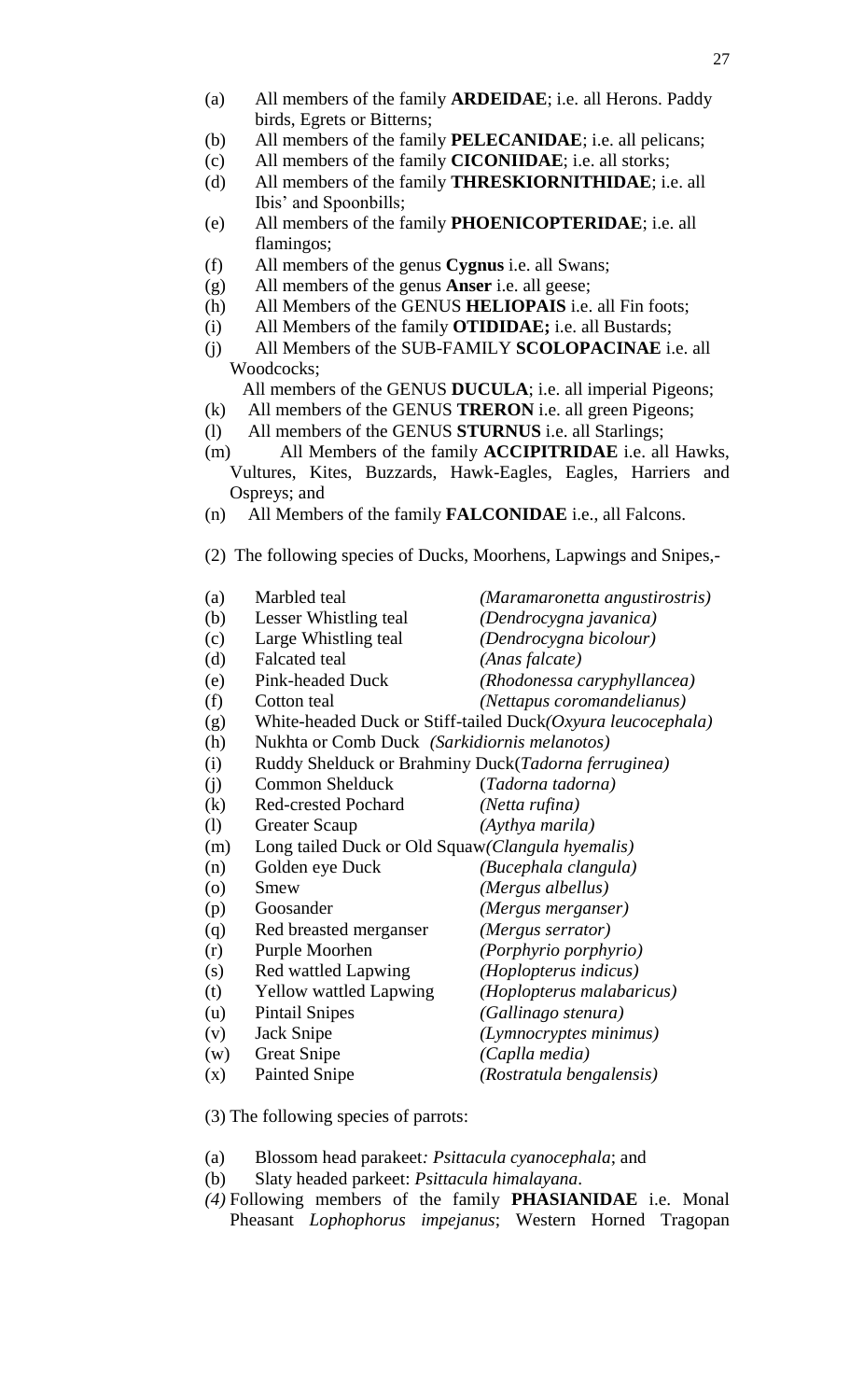Pheasant *Tragopan melanocephalus*; Cheer Pheasant *Catreus wallichii*; Snow partridge *Lerwa lerwa:*

5. All individuals of the following species, genera or families of mammals,-

| (i)                      | Common Langur                                 | (Presbytis entellus)                                     |
|--------------------------|-----------------------------------------------|----------------------------------------------------------|
| (ii)                     | Pangolin                                      | (Manis crassicaudata)                                    |
| (iii)                    | Blandford's Fox                               | (Vulpes cana)                                            |
| (iv)                     | Wild dog                                      | (Cuon alpinus)                                           |
| (v)                      | <b>Black Bear</b>                             | (Selenarctos thibetanus)                                 |
| (vi)                     | <b>Brown Bear</b>                             | ( <i>Ursus arctos</i> )                                  |
| (vii)                    | Yellow-Throated Marten (Martes flavigula)     |                                                          |
| (viii)                   | <b>Marbled Polecat</b>                        | (Vormela peregusna)                                      |
| (ix)                     | Ratel                                         | (Mellivora capensis)                                     |
| (x)                      | <b>Comon Otter</b>                            | (Lutra lutra)                                            |
| $(x_i)$                  | <b>Smooth coated Otter</b>                    | (Lutrogale perspicillata)                                |
| (xii)                    | Large Indian Civet                            | (Viverra zibetha)                                        |
| (xiii)                   | <b>Small Indian Civet</b>                     | (Viverricula indica)                                     |
| (xiv)                    | <b>Common Palm Civet</b>                      | (Paradoxurus hermaphrodites)                             |
|                          | or Toddy Cat                                  |                                                          |
| $\left( xy\right)$       | Himalayan Palm Civet                          | (Paguma larvata)                                         |
|                          | or Masked Civet                               |                                                          |
| (xvi)                    | <b>Binturong</b>                              | (Arctitis binturong)                                     |
| (xvii)                   | Pallas's Cat                                  | (Felis manul)                                            |
| (xviii)                  | Caracal cat                                   | (Felis caracal)                                          |
| (xix)                    | Lynx                                          | (Felis lynx)                                             |
| $(\mathbf{X}\mathbf{X})$ | Leopard Cat                                   | (Prionailurus bengalensis)                               |
| (xxi)                    | <b>Fishing Cat</b>                            | (Prionailurus viverrinus)                                |
| (xxii)                   | Sand Cat                                      | (Felis margarita)                                        |
| (xxiii)                  | Common Leopard                                | (Panthera pardus)                                        |
| (xxiv)                   | Snow Leopard                                  | (Uncia uncia)                                            |
| (XXV)                    |                                               | Hoary-bellied Flying Squirrel(Callosciurus phygerythrus) |
| (xxvi)                   | <b>Musk Deer</b>                              | (Moschus chrysogaster)                                   |
| (xxvii)                  | Muntjac or Barking Deer (Muntiacus muntjak)   |                                                          |
|                          | (xxviii) Hog Deer                             | (Axis porcinus)                                          |
| (xxix)                   | Chinkara or Indian Gazelle (Gazella bennetti) |                                                          |
| (XXX)                    |                                               | Straight-horned Markhor (Capra falconeri jerdoni)        |
| (xxxi)                   | Marco Polo's sheep                            | (Ovis ammon polii)                                       |
|                          | (xxxii) Punjab Urial                          | (Ovis orientalis punjabiensis)                           |
|                          | (xxxiii) Indus River Dolphin                  | (Platanista minor)                                       |
|                          |                                               |                                                          |

- 6**.** All individuals of the following species, genera or families of reptiles,-
	- (a) Marsh Crocodile *(Crocodylus palustris)*
	- (b) All snakes of genus **Python**; i.e. all pythons
	- (c) All lizards of the genus **Varanus**; i.e. all Monitor Lizards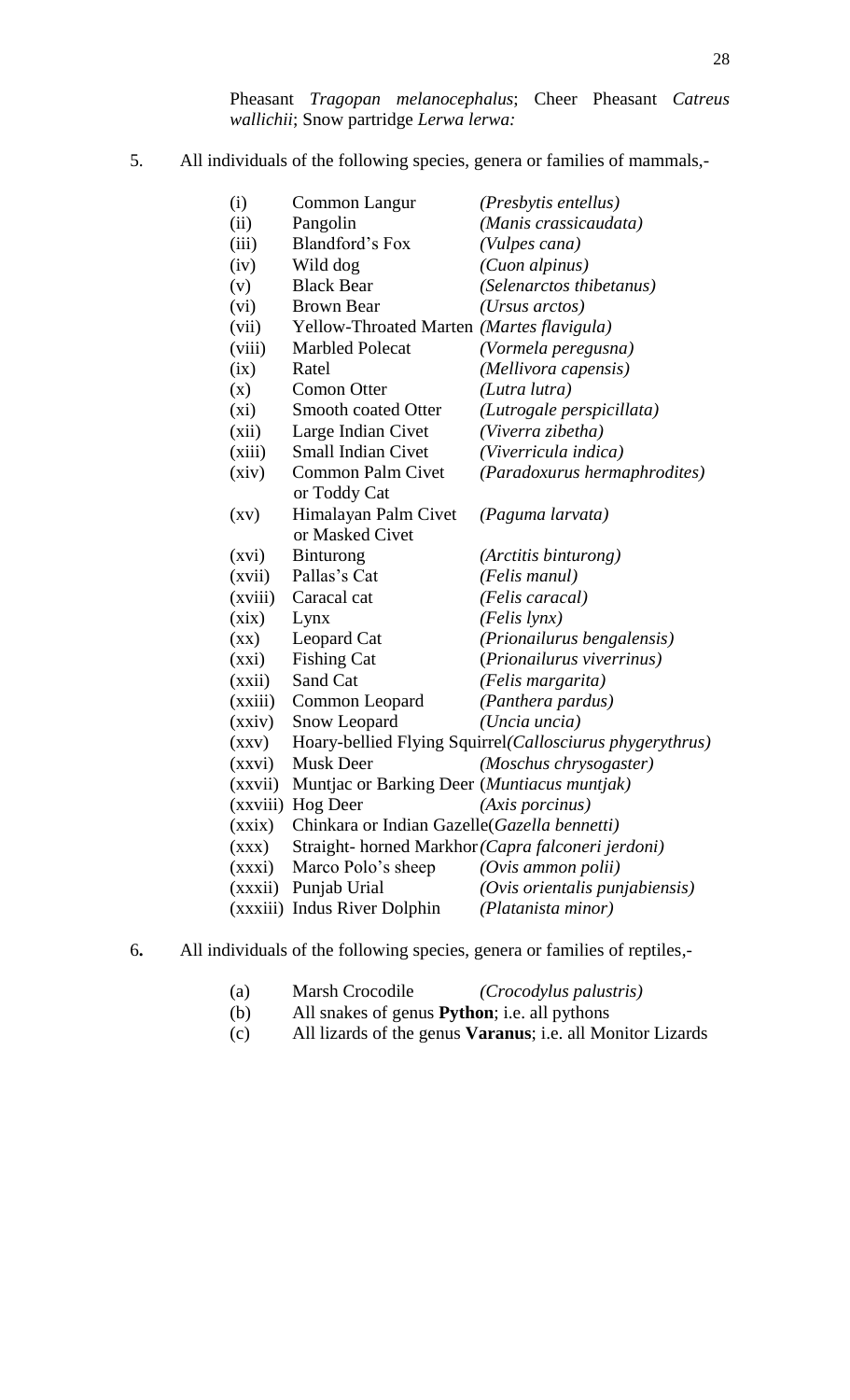# **FOURTH SCHEDULE**

[see section 68(1)]

| <b>S. No.</b>  | <b>Nature of Offence</b>                                         | <b>Minimum Penalty</b>                                                                                                                  | <b>Maximum Penalty</b>                                                                                                                       |  |  |  |
|----------------|------------------------------------------------------------------|-----------------------------------------------------------------------------------------------------------------------------------------|----------------------------------------------------------------------------------------------------------------------------------------------|--|--|--|
|                | A. Offence under section 9                                       |                                                                                                                                         |                                                                                                                                              |  |  |  |
| 1.             | Unlawful hunting by means of<br>restricted weapons or appliances | Rs. 5,000 fine or one<br>week imprisonment or<br>both; plus value of<br>property or two weeks<br>imprisonment in lieu<br>thereof.       | Rs.45,000 fine or<br>two years<br>imprisonment or<br>both; plus value of<br>wild animal or one<br>month<br>imprisonment in<br>lieu thereof.  |  |  |  |
| 2.             | Unlawful hunting of any Protected<br>Animal                      | $Rs.10,000$ fine or two<br>weeks imprisonment or<br>both; plus value of wild<br>animal or one month<br>imprisonment in lieu<br>thereof. | Rs. 45,000 fine or<br>two years<br>imprisonment or<br>both; plus value of<br>property or two<br>months<br>imprisonment in<br>lieu thereof.   |  |  |  |
| 3.             | Unlawful hunting of Game<br>Animals:<br>(a) Small Game Animals   | Rs. 2,000 fine or three<br>days imprisonment or<br>both; plus value of<br>property or two days<br>imprisonment in lieu<br>thereof.      | Rs. 45,000 fine or<br>one year<br>imprisonment or<br>both; plus value of<br>property or one<br>month<br>imprisonment in<br>lieu thereof.     |  |  |  |
|                | (b) Big Game Animals                                             | Rs. 5,000 fine or one<br>week imprisonment or<br>both; plus value of<br>property or one week<br>imprisonment in lieu<br>thereof.        | Rs. 45,000 fine or<br>three years<br>imprisonment or<br>both; plus value of<br>property or six<br>months<br>imprisonment in<br>lieu thereof. |  |  |  |
| $\overline{4}$ | Other offences                                                   | Rs. 2,000 fine or one<br>week imprisonment or<br>both; plus value of<br>property or two days<br>imprisonment in lieu<br>thereof.        | Rs. 25,000 fine or<br>two months<br>imprisonment or<br>both; plus value of<br>property or one<br>month<br>imprisonment in<br>lieu thereof.   |  |  |  |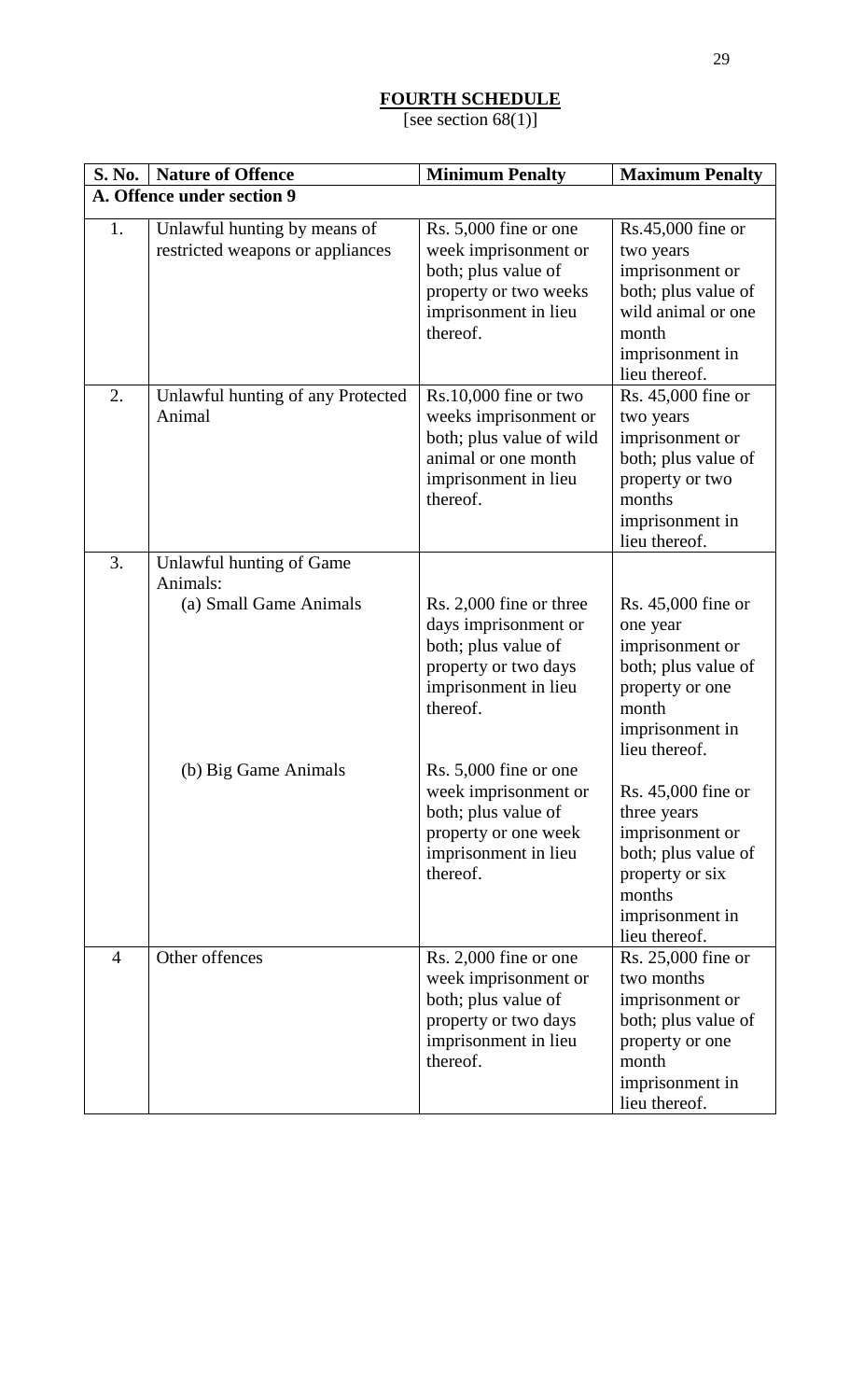| <b>S. No.</b> | <b>Nature of Offence</b>           |                                              | <b>Minimum Penalty</b>                                                                                                                                          | <b>Maximum Penalty</b>                                                                                                                    |  |  |
|---------------|------------------------------------|----------------------------------------------|-----------------------------------------------------------------------------------------------------------------------------------------------------------------|-------------------------------------------------------------------------------------------------------------------------------------------|--|--|
|               | <b>B. Offence under section 10</b> |                                              |                                                                                                                                                                 |                                                                                                                                           |  |  |
| 5.            | hawks or dog                       | Unlawful hunting by means of                 | Rs. 3,000 fine or one<br>week imprisonment or<br>both; plus value of<br>property or one week<br>imprisonment in lieu<br>thereof.                                | Rs. 20,000 fine or<br>one month<br>imprisonment or<br>both; plus value of<br>property or two<br>weeks<br>imprisonment in<br>lieu thereof. |  |  |
|               |                                    | C. Offence under section 13, 14, 15, 16 & 17 |                                                                                                                                                                 |                                                                                                                                           |  |  |
| 6.            | (a) Birds                          |                                              |                                                                                                                                                                 |                                                                                                                                           |  |  |
|               | i.                                 | Partridges                                   | Rs. $1,000$ fine or one<br>week imprisonment or<br>both; plus value of<br>property or two days<br>imprisonment in lieu<br>thereof.                              | Rs. 10,000 fine or<br>one month<br>imprisonment or<br>both; plus value of<br>property or four<br>days imprisonment<br>in lieu thereof.    |  |  |
|               | ii.                                | Quails                                       | Rs. 500 fine or three<br>days imprisonment or<br>both; plus value of<br>property or two days<br>imprisonment in lieu<br>thereof.                                | $Rs. 5,000$ fine or<br>two weeks<br>imprisonment or<br>both; plus value of<br>property or three<br>days imprisonment<br>in lieu thereof.  |  |  |
|               | iii.                               | Demoiselle or Common                         |                                                                                                                                                                 |                                                                                                                                           |  |  |
|               |                                    | Crane                                        | Rs. 2,000 fine or one<br>week imprisonment or<br>both; plus value of<br>property or two days<br>imprisonment in lieu<br>thereof.                                | Rs. 20,000 fine or<br>one year<br>imprisonment or<br>both; plus value of<br>property or four<br>days imprisonment<br>in lieu thereof.     |  |  |
|               | iv.                                | Siberian crane                               |                                                                                                                                                                 |                                                                                                                                           |  |  |
|               | V.                                 | Falcon<br>Saker and<br>a.                    | Rs. $10,000$ fine or two<br>week imprisonment or<br>both; plus value of<br>property or one week<br>imprisonment in lieu<br>thereof.<br>Rs. $10,000$ fine or one | Rs. 45,000 fine or<br>one year<br>imprisonment or<br>both; plus value of<br>property or two<br>weeks<br>imprisonment in<br>lieu thereof.  |  |  |
|               |                                    | Peregrine                                    | month imprisonment or<br>both; plus value of<br>property or one month<br>imprisonment in lieu<br>thereof.                                                       | Rs. 45,000 fine or<br>one year<br>imprisonment or<br>both; plus value of<br>property or two<br>months                                     |  |  |
|               |                                    | b. Other species                             |                                                                                                                                                                 | imprisonment in<br>lieu thereof.                                                                                                          |  |  |
|               |                                    |                                              | Rs. 5,000 fine or one<br>week imprisonment or                                                                                                                   | Rs. 35,000 fine or                                                                                                                        |  |  |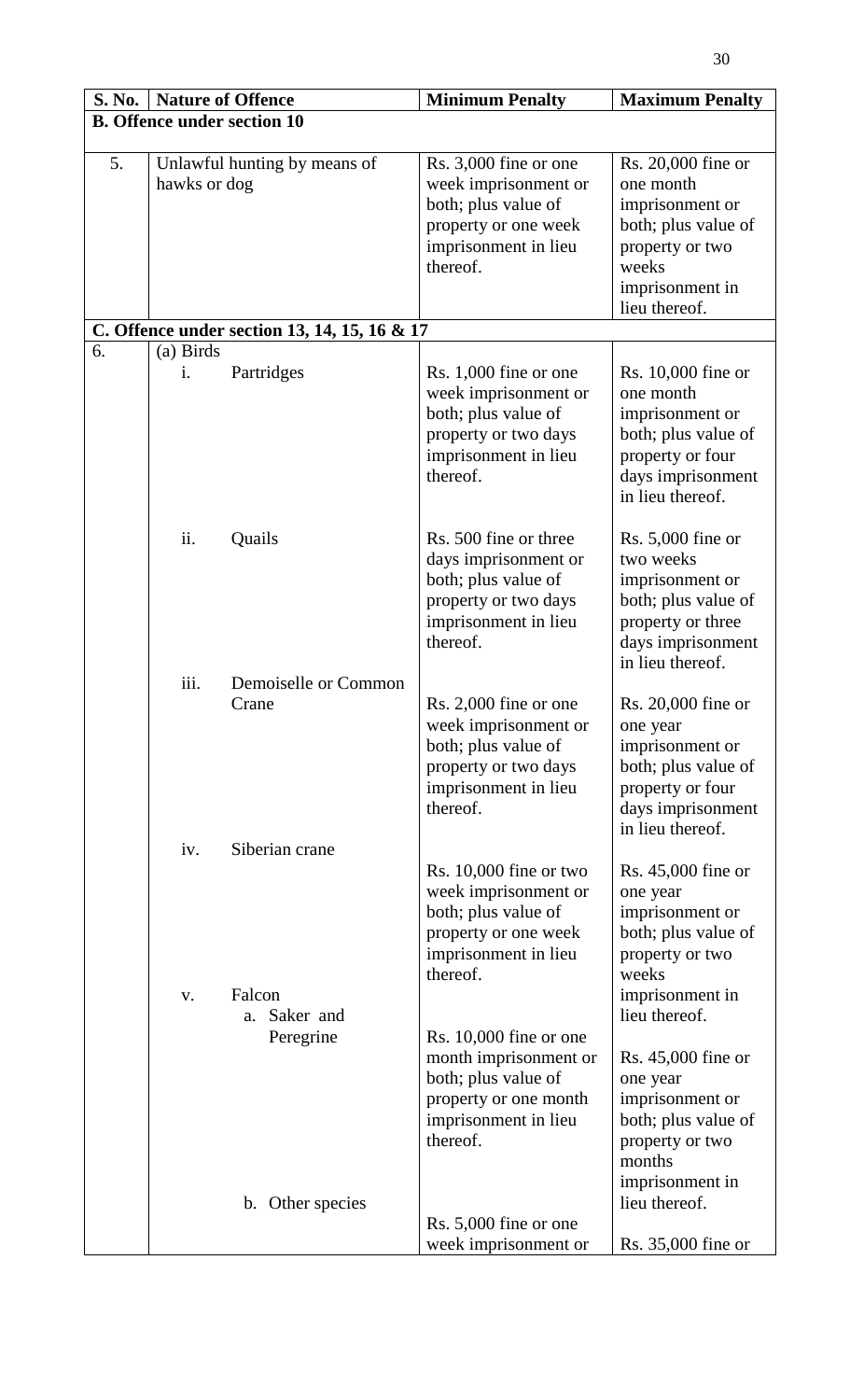| S. No. |                   | <b>Nature of Offence</b>                                                                               | <b>Minimum Penalty</b>                                                                                                                  | <b>Maximum Penalty</b>                                                                                                                         |
|--------|-------------------|--------------------------------------------------------------------------------------------------------|-----------------------------------------------------------------------------------------------------------------------------------------|------------------------------------------------------------------------------------------------------------------------------------------------|
|        |                   |                                                                                                        | both; plus value of<br>property or one week<br>imprisonment in lieu<br>thereof.                                                         | six months<br>imprisonment or<br>both; plus value of<br>property or two<br>weeks<br>imprisonment in<br>lieu thereof.                           |
|        | vi.               | Indigenous pheasants<br>(live or dead)<br>a. Monal, Tragopan,<br>Kalij, Koklass and<br>Cheer pheasants | Rs. $10,000$ fine or two<br>weeks imprisonment or<br>both; plus value of<br>property or three weeks<br>imprisonment in lieu<br>thereof. | Rs. 45,000 fine or<br>one year<br>imprisonment or<br>both; plus value of<br>property or one<br>month<br>imprisonment in<br>lieu thereof.       |
|        | vii.              | Other birds                                                                                            | Rs. 3,000 fine or one<br>week imprisonment or<br>both; plus value of<br>property or two weeks<br>imprisonment in lieu<br>thereof.       | Rs. 20,000 fine or<br>six months<br>imprisonment or<br>both; plus value of<br>property or three<br>weeks<br>imprisonment in<br>lieu thereof.   |
|        | (b) Mammals<br>i. | Markhor, Ibex, Urial,<br>Musk deer, Goral.<br>Chinkara, Barking deer<br>and Hog deer                   | Rs. $10,000$ fine or one<br>month imprisonment or<br>both; plus value of<br>property or two months<br>imprisonment in lieu<br>thereof.  | Rs. $45,000$ fine or<br>three years<br>imprisonment or<br>both; plus value of<br>property or six<br>months<br>imprisonment in<br>lieu thereof. |
|        | ii.               | <b>Black and Brown bear</b>                                                                            | Rs. 10,000 fine or one<br>month imprisonment or<br>both; plus value of<br>property or two months<br>imprisonment in lieu<br>thereof.    | Rs. 45,000 fine or<br>three years<br>imprisonment or<br>both; plus value of<br>property or six<br>months<br>imprisonment in<br>lieu thereof.   |
|        | iii.              | Snow leopard                                                                                           | Rs. $30,000$ fine or one<br>year imprisonment or<br>both; plus value of<br>property or six months<br>imprisonment in lieu<br>thereof.   | Rs. 45,000 fine or<br>three years<br>imprisonment or<br>both; plus value of<br>property or six<br>months<br>imprisonment in<br>lieu thereof.   |
|        | iv.               | Common leopard                                                                                         | Rs. 10,000 fine or three                                                                                                                | Rs. 45,000 fine or                                                                                                                             |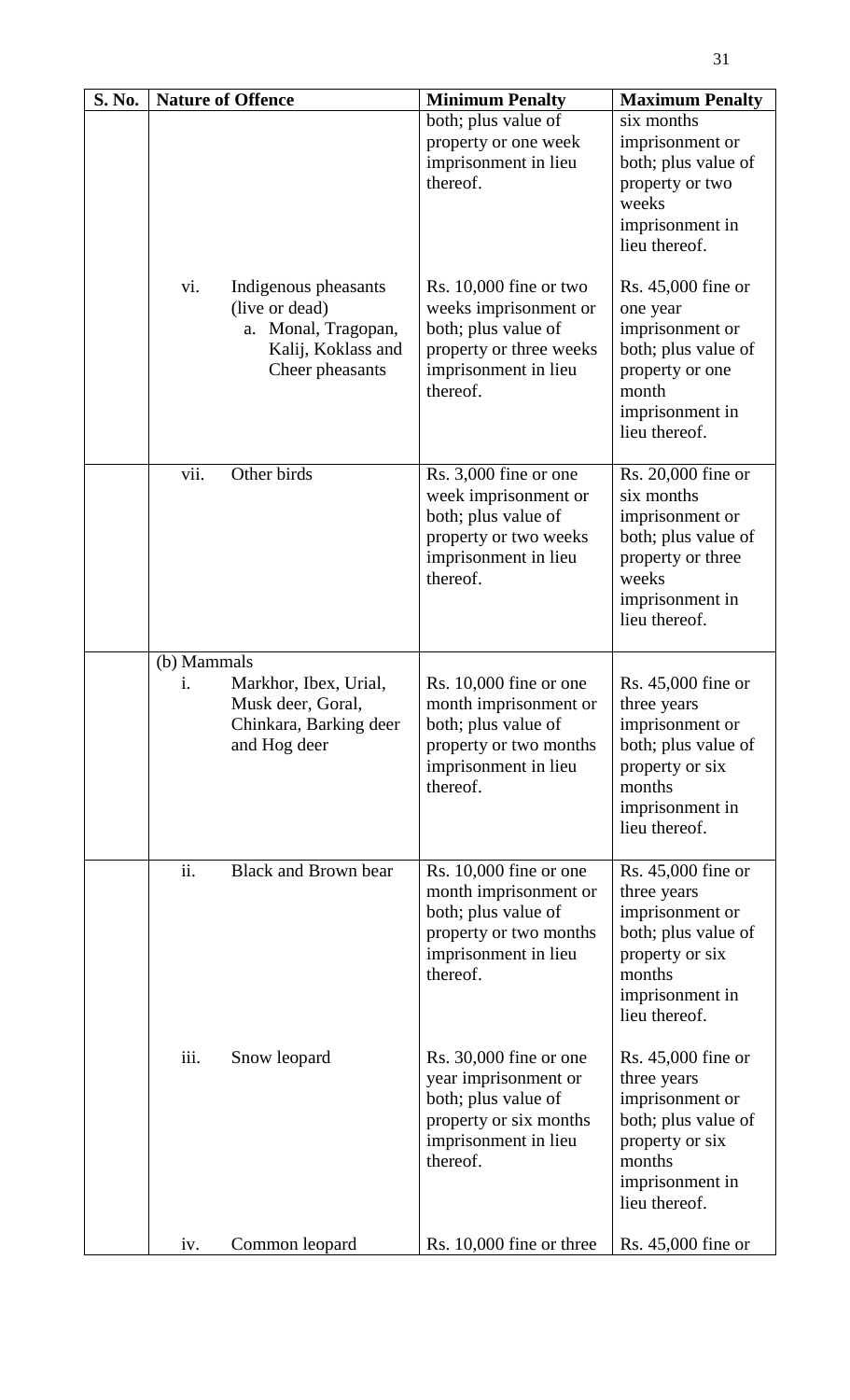| S. No. | <b>Nature of Offence</b>                                                                                                                | <b>Minimum Penalty</b>                                                                                                                | <b>Maximum Penalty</b>                                                                                                                       |
|--------|-----------------------------------------------------------------------------------------------------------------------------------------|---------------------------------------------------------------------------------------------------------------------------------------|----------------------------------------------------------------------------------------------------------------------------------------------|
|        |                                                                                                                                         | months imprisonment or<br>both; plus value of<br>property or one month<br>imprisonment in lieu<br>thereof.                            | three years<br>imprisonment or<br>both; plus value of<br>property or three<br>months<br>imprisonment in<br>lieu thereof.                     |
|        | Other carnivores such as<br>V.<br>wolf, fox, civet, marten<br>etc.                                                                      | Rs. $5,000$ fine or two<br>months imprisonment or<br>both; plus value of<br>property or one month<br>imprisonment in lieu<br>thereof. | Rs. $45,000$ fine or<br>two years<br>imprisonment or<br>both; plus value of<br>property or two<br>weeks<br>imprisonment in<br>lieu thereof.  |
|        | vi.<br>Monkey and Langur                                                                                                                | Rs. 5,000 fine or two<br>months imprisonment or<br>both; plus value of<br>property or one month<br>imprisonment in lieu<br>thereof.   | Rs. 45,000 fine or<br>two years<br>imprisonment or<br>both; plus value of<br>property or one<br>month<br>imprisonment in<br>lieu thereof.    |
|        | vii.<br>Others                                                                                                                          | Rs. 2,000 fine or one<br>month imprisonment or<br>both; plus value of<br>property or one week<br>imprisonment in lieu<br>thereof.     | Rs. 35,000 fine or<br>two years<br>imprisonment or<br>both; plus value of<br>property or two<br>months<br>imprisonment in<br>lieu thereof.   |
|        | (c) Reptiles<br>Marsh crocodile<br>1.<br>ii.<br>Python<br>iii.<br>Monitor lizard<br>Turtles and tortoises<br>iv.<br>Other species<br>V. | Rs. $5,000$ fine or one<br>month imprisonment or<br>both; plus value of<br>property or one week<br>imprisonment in lieu<br>thereof.   | Rs. $45,000$ fine or<br>two years<br>imprisonment or<br>both; plus value of<br>property or two<br>months<br>imprisonment in<br>lieu thereof. |
|        | (d) Other animals (indigenous or<br>exotic)                                                                                             | Rs. 5,000 fine or two<br>weeks imprisonment or<br>both; plus value of<br>property or two week<br>imprisonment in lieu<br>thereof.     | Rs. 45,000 fine or<br>two years<br>imprisonment or<br>both; plus value of<br>property or one<br>month<br>imprisonment in<br>lieu thereof.    |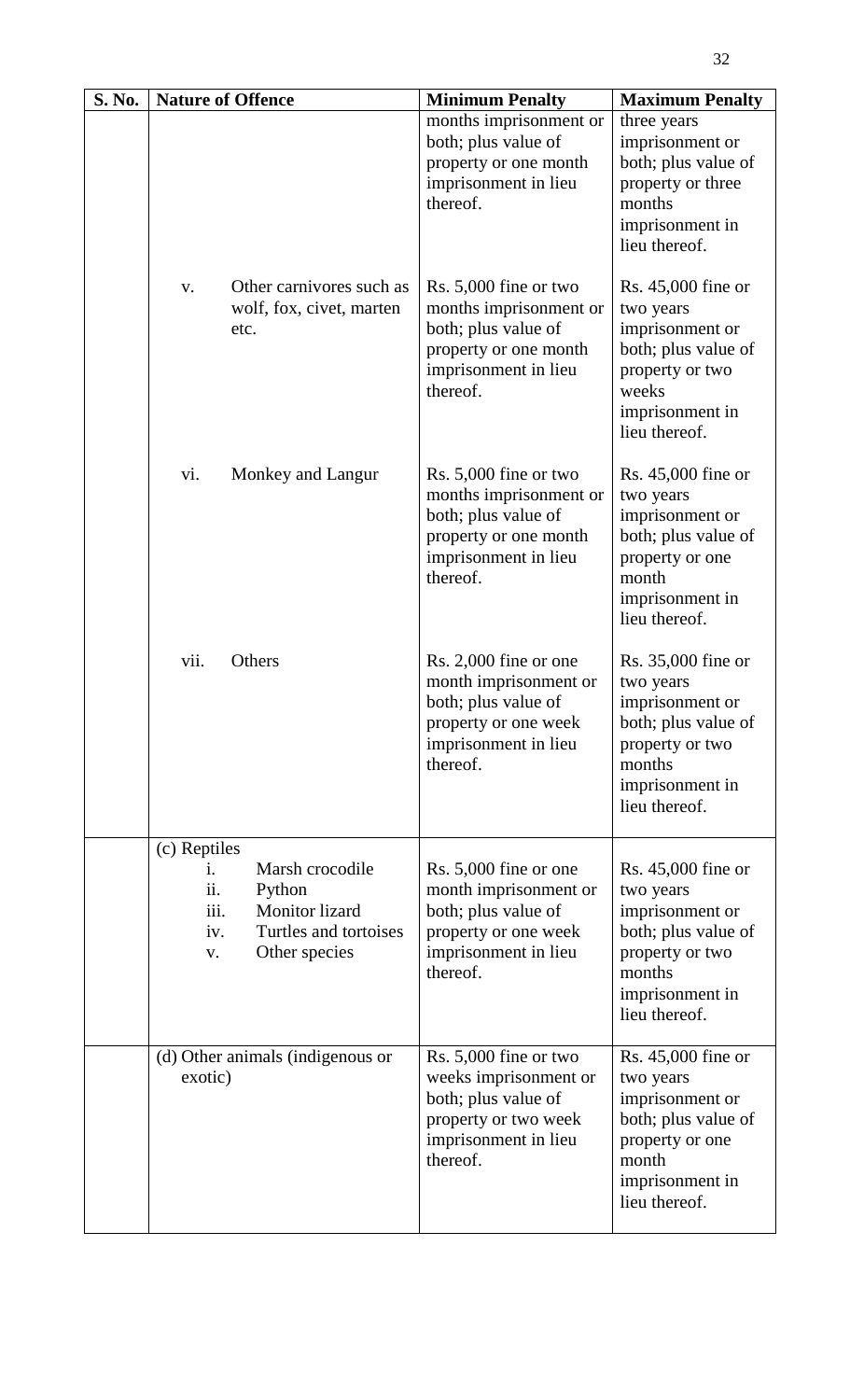| S. No. | <b>Nature of Offence</b>                                                                                    | <b>Minimum Penalty</b>                                                                                                                                    | <b>Maximum Penalty</b>                                                                                                                                |  |  |  |
|--------|-------------------------------------------------------------------------------------------------------------|-----------------------------------------------------------------------------------------------------------------------------------------------------------|-------------------------------------------------------------------------------------------------------------------------------------------------------|--|--|--|
|        | D- Offences under section 18, 19, 20, 21, 22, 23, 24 and 25                                                 |                                                                                                                                                           |                                                                                                                                                       |  |  |  |
| 7.     | (a) Birds and Game Animals                                                                                  | Rs. 5,000 fine or two<br>weeks imprisonment<br>or both; plus value of<br>property or two<br>weeks imprisonment<br>in lieu thereof.                        | Rs. $45,000$ fine or two<br>years imprisonment or<br>both; plus value of<br>property or two months<br>imprisonment in lieu<br>thereof.                |  |  |  |
|        | (b) Protected Animals                                                                                       | Rs. $20,000$ fine or six<br>months imprisonment<br>or both; plus value of<br>property or two<br>months imprisonment<br>in lieu thereof.                   | Rs. 45,000 fine or three<br>years imprisonment or<br>both; plus value of<br>property or six months<br>imprisonment in lieu<br>thereof.                |  |  |  |
|        | E-Offences under section 26, 27 and 28                                                                      |                                                                                                                                                           |                                                                                                                                                       |  |  |  |
| 8.     | Contravention of sub-section (2) and<br>(3) of Section 26, 27 and 28.                                       | Rs. 5,000 fine or one<br>month imprisonment<br>or both (in each<br>case).                                                                                 | Rs.45,000 fine or three<br>years imprisonment or<br>both (in each case).                                                                              |  |  |  |
|        | F- Offences under section 29                                                                                |                                                                                                                                                           |                                                                                                                                                       |  |  |  |
| 9.     | a) Contravention of sub section (2)                                                                         | Rs. 10,000 fine or<br>one month<br>imprisonment or<br>both; plus value of<br>property or two<br>months imprisonment<br>in lieu thereof.                   | Rs. 45,000 fine or three<br>years imprisonment or<br>both; plus value of<br>property or six months<br>imprisonment in lieu<br>thereof.                |  |  |  |
|        | b) Contravention of clause a, b, c, d,<br>e, f, g, h, i, j, k and $l$ of sub-section<br>$(5)$ of Section 29 | Rs. 10,000 fine or<br>one month<br>imprisonment or<br>both; plus value of<br>property or two<br>months imprisonment<br>in lieu thereof (in<br>each case). | Rs. 45,000 fine or three<br>years imprisonment or<br>both; plus value of<br>property or six months<br>imprisonment in lieu<br>thereof (in each case). |  |  |  |
|        | G- Offences under section 30, 31, 32, 33, 34, 36, 38, 39, 40, 41, 42, 43, 56, 59 and 63(2), (3)             |                                                                                                                                                           |                                                                                                                                                       |  |  |  |
| 10.    | Contravention of section 30, 31, 32,<br>33, 34, 36, 38, 39, 40, 41, 42, 43, 56,<br>59 and 63(2)             | Rs. 5,000 fine or two<br>weeks imprisonment<br>or both; plus value of<br>property or one<br>month imprisonment<br>in lieu thereof.                        | Rs. 45,000 fine or three<br>years imprisonment or<br>both; plus value of<br>property or six months<br>imprisonment in lieu<br>thereof.                |  |  |  |